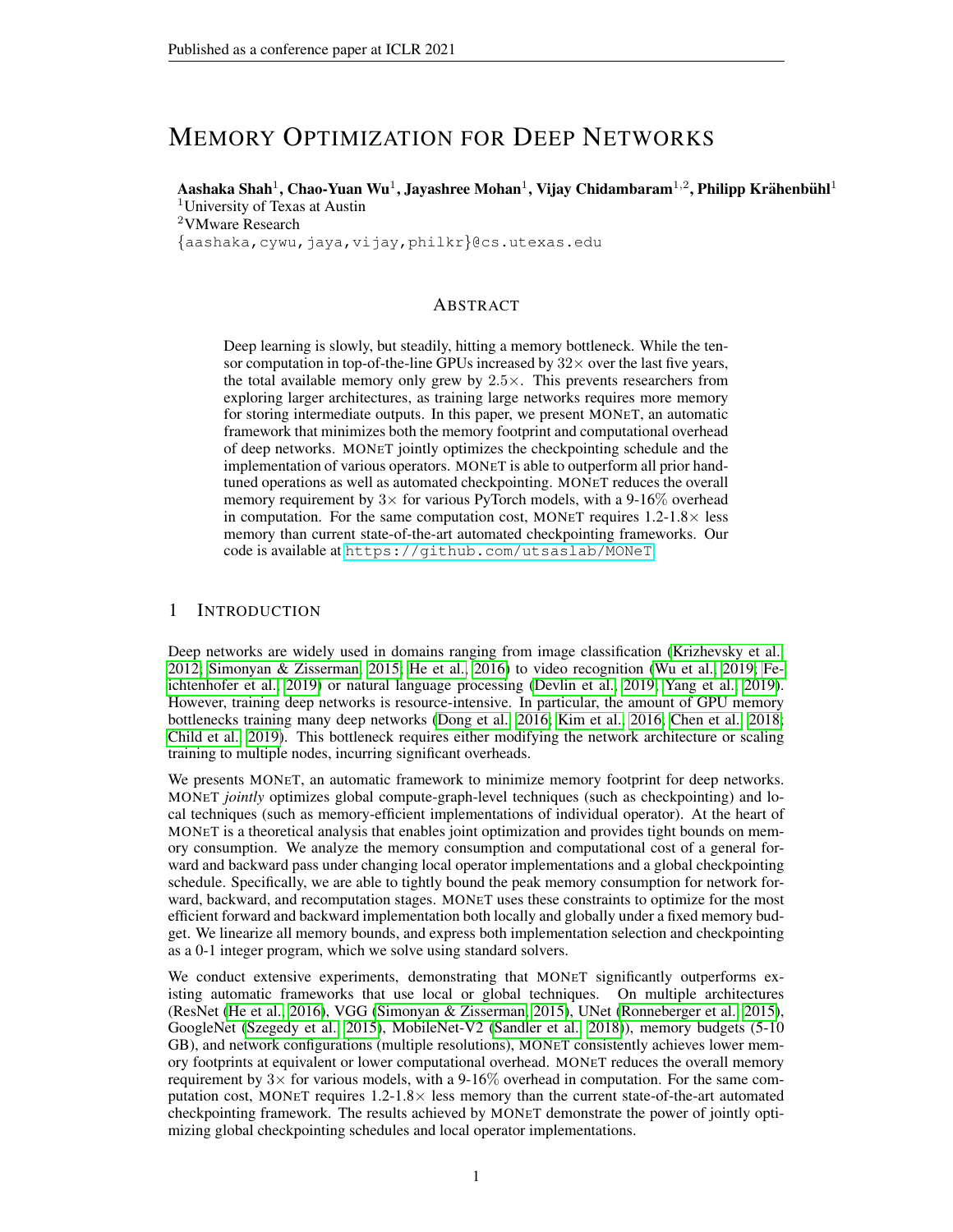

Figure 1: Memory Optimized Network Training (MONeT), an automatic framework that minimizes the memory footprint of deep networks by jointly optimizing global and local techniques.

# 2 RELATED WORK

There are two broad families of approaches to reduce the memory footprint of a deep network during training: operator-level implementation changes, and global, graph-level optimizations. The novel aspect of MONET is that it is able to combine both approaches and find the optimal mix of local and global techniques for a given network.

Operator-Specific Optimizations. Researchers have found creative ways to implement individual operators or groups of operators in a more memory-efficient manner. Standard deep learning frameworks [\(Jia et al., 2014;](#page-10-8) [Collobert et al., 2011;](#page-9-6) [Paszke et al., 2019;](#page-10-9) [Abadi et al., 2016\)](#page-9-7) provide different implementations of certain operators that trade computation for intermediate memory use. These implementation are chosen according to local search heuristics, and are not globally optimal. Gist [\(Jain et al., 2018\)](#page-9-8) proposes several hand-crafted optimizations such as storing only ReLU signs. RevNets [\(Gomez et al., 2017\)](#page-9-9) redesigns a ResNet [\(He et al., 2016\)](#page-9-0) architecture making each network block reversible, thereby eliminating the need to store intermediate activations for backpropagation. Memory-efficient DenseNets [\(Pleiss et al., 2017\)](#page-10-10) reduce memory utilized for feature maps by recomputing all intermediate feature maps during the backward pass with a small compute overhead. In-place activated batchnorm [\(Bulo et al., 2018\)](#page-9-10) or ReLU layers use output activations to compute ` their gradients, thus reusing a single memory buffer for the gradient computation in consecutive layers. Mixed precision training [\(Micikevicius et al., 2018\)](#page-10-11) uses half precision (FP16) instead of single precision (FP32) for all tensors and arithmetic during training, reducing the memory by nearly half. While training at precision lower than FP16 results in loss of training quality [\(Banner et al., 2018\)](#page-9-11), prior work like backpropagation with approximate activations [\(Chakrabarti & Moseley, 2019\)](#page-9-12) carefully quantize certain intermediate outputs (activations) to 4 bits, resulting in significant memory savings. Although these hand-crafted techniques independently result in memory savings, there is no one-size-fits-all recipe, and different implementations perform best on different architectures. In contrast, MONET automatically finds the best implementation for each forward and backward operator given a memory budget.

Checkpointing. [Chen et al.](#page-9-13) [\(2016\)](#page-9-13) proposed dividing a network into different segments, dropping **Checkpointing.** Chen et al. (2016) proposed dividing a network into different segments, dropping all intermediate outputs within each segment, and recomputing them later. Chen *et al.* use  $\sqrt{n}$  equal segments, trading memory savings for the cost of an extra forward pass. Checkmate [\(Jain et al.,](#page-9-14) [2019\)](#page-9-14) solves the problem in a more general setting, using an mixed-integer linear program solver to decide which layers to recompute for a given network. Like Checkmate, our work optimizes a checkpointing schedule, but on a different computation graph. Our computation graph allows for the optimization of an entire execution plan jointly finding a checkpointing schedule and the best implementation of each forward and backward operator. In Checkmate, changes in operator implementation induce a different computation graph, and could thus not directly be optimized. Appendix [F](#page-14-0) highlights some of the difficulties of adding operator optimizations into Checkmate.

In summary, while much work has been done on local optimizations (operator implementations) and global compute-graph-level techniques (automated checkpointing), MONET is the first system to jointly optimize a given architecture using both local and global techniques.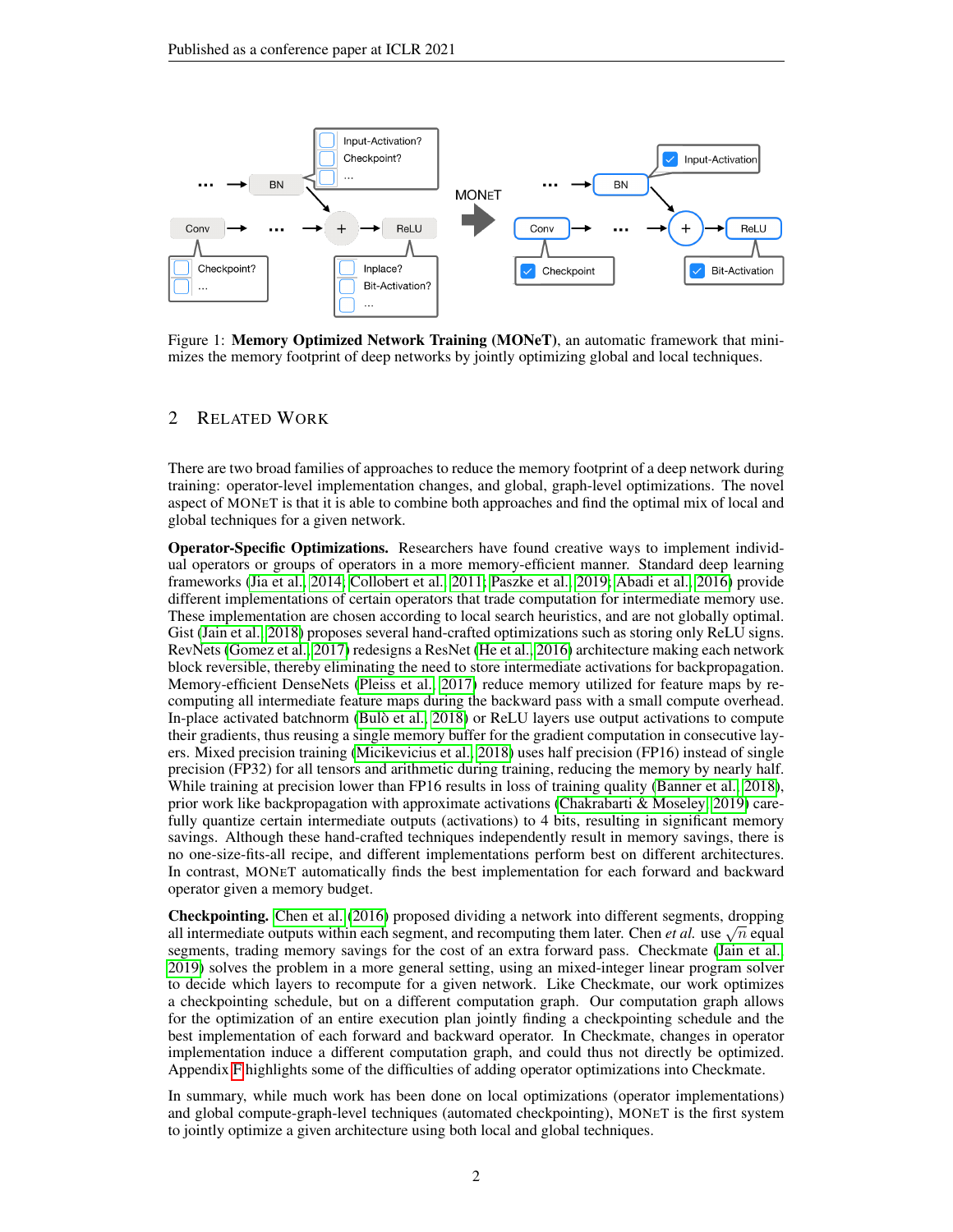<span id="page-2-1"></span>

|   | <b>Algorithm 1: Forward Pass</b>                                                                                |                                                                            | <b>Algorithm 2: Backward Pass</b>                                    |  |  |  |  |  |
|---|-----------------------------------------------------------------------------------------------------------------|----------------------------------------------------------------------------|----------------------------------------------------------------------|--|--|--|--|--|
|   | <b>Input</b> : Inputs, $\theta$ , a schedule $(s, r)$ .                                                         |                                                                            | <b>Input</b> : Loss gradients, inputs, $\theta$ , $S^N$ , $(s, r)$ . |  |  |  |  |  |
|   | <b>Output:</b> Output tensor                                                                                    |                                                                            | <b>Output:</b> Output tensor                                         |  |  |  |  |  |
|   | 1 $S^N = \{\}$ /* Saved tensors for backward */                                                                 | 1 $\hat{L} = \{\text{loss gradients}\}\/*\text{Local backward tensors }*/$ |                                                                      |  |  |  |  |  |
|   | 2 $L = \{\text{inputs}, \theta\} / \star$ Local tensors for forward $\star$ /                                   | 2 for $k = N1$ do                                                          |                                                                      |  |  |  |  |  |
|   |                                                                                                                 | $\mathbf{3}$                                                               | $L = S^k$ /* Local forward tensors */                                |  |  |  |  |  |
|   | 3 for $i = 1N$ do<br>$x_i = \text{forward}_i(L)$                                                                | $\overline{\mathbf{4}}$                                                    | $S^{k-1} = \{\}$ /* Saved tensors */                                 |  |  |  |  |  |
|   |                                                                                                                 | 5                                                                          | for $i = 1 \ldots N$ do                                              |  |  |  |  |  |
| 5 | Add $x_i$ to L                                                                                                  | 6                                                                          | if $r_i^k$ then                                                      |  |  |  |  |  |
|   |                                                                                                                 | 7<br>$x_i = \text{forward}_i(L)$                                           |                                                                      |  |  |  |  |  |
| 6 | Remove all tensors from $L$ that are not used later                                                             | 8                                                                          | Add $x_i$ to $L$                                                     |  |  |  |  |  |
|   |                                                                                                                 | 9                                                                          | Remove all tensors from $L$ not used later                           |  |  |  |  |  |
|   | <b>if</b> $s_i^N$ <b>then</b><br>$\left  \begin{array}{c} A \text{dd } x_i \text{ to } S^N \end{array} \right.$ | 10                                                                         | if $s_i^{k-1}$ then                                                  |  |  |  |  |  |
| 8 |                                                                                                                 | 11                                                                         | Add $x_i$ to $S^{k-1}$ /* use $x_i \in L$ */                         |  |  |  |  |  |
|   |                                                                                                                 |                                                                            | $y_k = \text{backward}_k(\hat{L}, L)$                                |  |  |  |  |  |
|   | 9 return $L$                                                                                                    | 13                                                                         | Add $y_k$ to $\ddot{L}$                                              |  |  |  |  |  |
|   |                                                                                                                 | 14                                                                         | Remove tensors from $\hat{L}$ that are not used later                |  |  |  |  |  |

<span id="page-2-4"></span><span id="page-2-3"></span><span id="page-2-2"></span><span id="page-2-0"></span>Figure 2: Schematic overview of the forward and backward passes. The algorithms include aggressive memory savings by greedily freeing unused tensors, and allow for a general checkpointing schedule  $(s, r)$  to be executed.

### <span id="page-2-5"></span>3 PRELIMINARIES

Let the forward pass of a CNN with parameters Θ be expressed as a directed-acyclic graph (DAG), where each node  $i \in \{1, ..., N\}$  corresponds to an operator forward<sub>i</sub>, and edges  $(i, j) \in \mathbf{E}$  specify the data-flow dependencies, *i.e.*, the output of operator  $i$  is used as input in operator  $j$ . Without loss of generality, computational dependency  $(i, j) \in \mathbf{E}$  implies  $i < j$ . Let  $\mathcal{N}_j = \{i : (i, j) \in \mathbf{E}\}$  be the set of all incoming edges of an operation j.

We will first discuss the forward pass through a network and the basic form of a backward pass using checkpointing. The backward pass reverses all computational dependency expressed in our DAG, and induces certain dependencies on forward activations. We call these checkpoint dependencies  $\mathcal{D}_k$ . They are either saved or recomputed depending on a schedule  $(s, r)$ . Checkpointing creates a trade-off between computation and memory consumption. To highlight this trade-off, we formally compute the amount of memory consumed in both forward and backward passes, which allows us to optimize for the ideal execution plan in Sec. [4.](#page-3-0) We provide a reference to the notations introduced in this section and the next along with their explanations in Appendix [A.](#page-11-0)

The Forward Pass. Alg. [1](#page-2-0) shows a general overview of the forward pass in a deep network, as implemented in standard deep learning frameworks [\(Jia et al., 2014;](#page-10-8) [Collobert et al., 2011;](#page-9-6) [Paszke](#page-10-9) [et al., 2019;](#page-10-9) [Abadi et al., 2016\)](#page-9-7). The algorithm proceeds in increasing order of index i. Each operator forward<sub>i</sub>( $\cdot$ ) depends on a set of tensors L stored in local memory. These tensors include model parameters  $\Theta$ , computational dependencies  $\mathcal{N}_i$ , and tensors stored for later forward operators, i.e. skip or residual activations [\(He et al., 2016\)](#page-9-0). At each iteration, we add any output tensors of forwar $\mathrm{d}_i$  to the local memory L. Early deep learning frameworks [\(Jia et al., 2014;](#page-10-8) [Collobert et al., 2011\)](#page-9-6) strictly grew the set of local tensors L leading to an unnecessarily high memory consumption. Modern graph-based frameworks [\(Paszke et al., 2019;](#page-10-9) [Abadi et al., 2016\)](#page-9-7) reduce the memory footprint by aggressively pruning local memory  $L$  and freeing any tensor that is no longer used in later computations. Some output activations  $x_i$  are used in the backward pass, and have to be saved for later. We use a checkpointing schedule  $s^N$  to determine which. Formally,  $s_i^N \in \{0, 1\}$  indicates whether the activation of node  $i$  is stored during the forward pass. An activation which is not stored will be recomputed if it is needed during the backward pass.

Analyzing peak memory consumption of the forward pass. Only the forward, operator (Alg. [1](#page-2-0) L. [4\)](#page-2-1) allocates memory. All other operators perform mere bookkeeping on existing tensor. It is thus sufficient to study the peak memory consumption  $m_i^N$  in forward, for each node i. Let  $L_i$ ,  $S_i^N$ be the set of local tensors L and saved tensors S while calling forward, respectively.  $L_i$  includes all parameters and computational dependencies for this and later forward passes  $L_i = \Theta \cup \{x_j :$  $j \in \mathcal{N}_t$  for any  $t \geq i$  and  $j < i$ .  $L_i$  is constant and computed ahead of time. The schedule  $s^N$ determines the set of saved tensors  $S_i^N = \{x_j : s_j^N = 1 \text{ for } j < i\}$ . In addition, each forward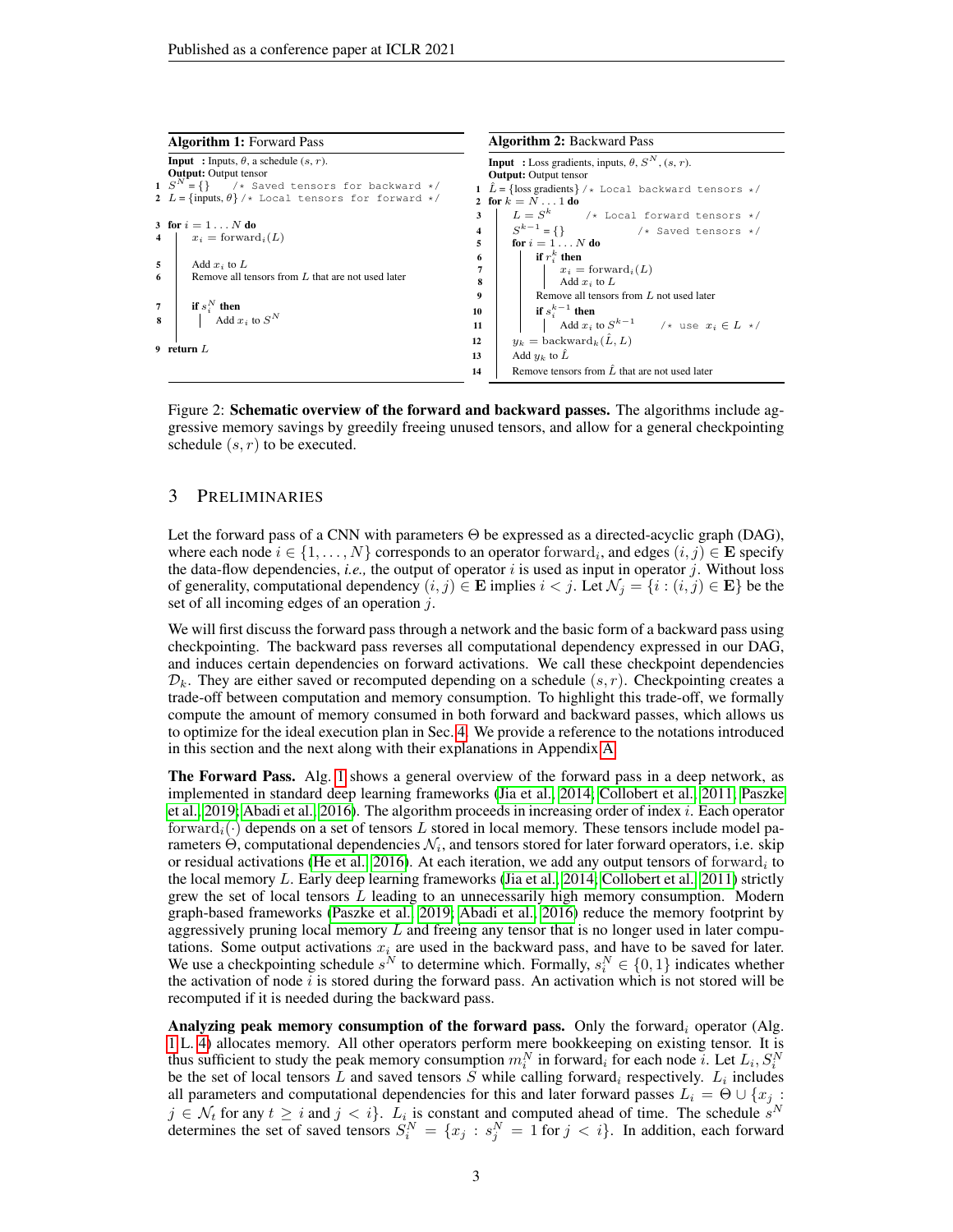operator uses a certain amount of workspace memory  $c_i$  to store intermediate results. The total memory consumption of a forward operator is thus

<span id="page-3-1"></span>
$$
m_i = c_i + |x_i| + |S_i^N \cup L_i| = c_i + |x_i| + \sum_{x_j \in L_i} |x_j| + \sum_{j < i: x_j \notin L_i} |x_j| s_j^N,\tag{1}
$$

where  $\lvert \cdot \rvert$  refers to the memory consumed by a tensor or set of tensors. Most of the memory consumption is constant and does not depend on the schedule.

The Backward Pass. The backward pass proceeds in a reverse order, as summarized in Alg. [2.](#page-2-2) backward $_k(\cdot)$  of each node k depends on a set of gradient tensors  $\hat{L}$  and forward tensors  $\{x_i : i \in$  $\mathcal{D}_k$ . Any gradients required by the current and later backward passes are stored in local memory  $\hat{L}$ . Dependencies  $\mathcal{D}_k$  may either be stored in  $S^k$  or need to be recomputed from checkpoints in  $S^k$ . Recomputation involves forward computation of one or more nodes, which increases computational overhead, and allows for a new set of tensors  $S^{k-1}$  to be saved. After recomputation, all dependencies  $\mathcal{D}_k$  are kept in memory. The backward operation produces a gradient for each input tensor of the original forward operation, which is added to  $\hat{L}$  if required for a later backward computation. We aggressively remove tensors in  $\hat{L}$  that are not required.

Analyzing the peak memory consumption of the backward pass. Peak memory consumption  $\hat{m}_k$  again only depends on the forward<sub>i</sub> (Alg. [2](#page-2-2) L. [7\)](#page-2-3) and backward<sub>k</sub> (Alg. 2 L. [12\)](#page-2-4) operations. For the backward<sub>k</sub> operation, let  $\hat{c}_k$  be the workspace memory,  $\hat{L}_k$  be the set of gradient tensors stored,  $D_k = \{x_i : i \in \mathcal{D}_k\}$  be the forward tensors used, and  $S^{k-1}$  be the set of newly saved tensors. Here  $\hat{L}_k$  and  $D_k$  can be pre-computed. The total memory consumption for the backward<sub>k</sub> call is

<span id="page-3-2"></span>
$$
\hat{m}_k = \hat{c}_k + |y_k| + |S^{k-1} \cup \hat{L}_k \cup D_k| = \hat{c}_k + |y_k| + \sum_{y_l \in \hat{L}_k} |y_l| + \sum_{x_i \in D_k} |x_i| + \sum_{x_i \notin D_k} s_i^{k-1} |x_i|.
$$
 (2)

Here again, only the last term depends on the checkpointing schedule, while the rest is a constant.

Analyzing the peak memory consumption of the recomputation. Finally, the peak memory  $\tilde{m}_i^k$ for the forward<sub>i</sub> call (Alg. [2](#page-2-2) L. [7\)](#page-2-3) depends on the set of local tensors L, checkpoint dependencies D, saved tensors S, and gradient tensors  $\hat{L}$ , named  $L_i^k$ ,  $D_k$ ,  $S_i^{k-1}$ ,  $\hat{L}_k$  respectively. Following the forward pass:

<span id="page-3-3"></span>
$$
\tilde{m}_i^k = c_i + |x_i| + |\hat{L}_k| + |S_i^{k-1} \cup L_i^k \cup D_k|
$$
  
=  $c_i + |x_i| + |\hat{L}_k| + \sum_{j < i: x_j \notin L_i^k \cup D_k} s_j^{k-1} |x_j| + \sum_{j < i: x_j \in L_i^k \cup D_k} |x_j| + \sum_{j > i} s_j^k |x_j|.$  (3)

Unlike the forward pass,  $L_i^k$  is no longer constant, but depends on past saved tensors and future recomputations in  $(s, r)$ :  $L_i^k = \Theta \cup \{x_j : j \in \mathcal{N}_t \text{ for any } t \geq i \text{ with } r_t^k = 1 \text{ and } j < i\}.$ 

In the next section, we show how to take this formalization of the forward and backward pass, and find an optimal execution plan including checkpointing schedule  $(s, r)$ , forward, implementations, and backward<sub>k</sub> implementations, under a fixed memory budget.

#### <span id="page-3-0"></span>4 METHOD

Our goal is to find a global checkpointing schedule  $(s, r)$  and local forward<sub>i</sub>/backward<sub>k</sub> implementations that jointly minimize the computation cost  $\tau$  within a memory budget M. We show how to express this optimization in a 0-1 integer program and efficiently solve it. To this end, we linearize any peak memory consumption constraints, ensure that the checkpointing schedule is valid, and solve to minimize a computation cost objective. We keep track of the three contributors to memory and computational cost - forward pass, backward pass, and recomputation of forward operators.

Memory Constraints. Consider the case of basic checkpointing using only a single implementation for forward<sub>i</sub> and backward<sub>k</sub>. The memory consumption of the forward [1](#page-3-1) and backward [2](#page-3-2) pass are linear in s, and thus efficiently expressed in an integer program. However, recomputation depends both on  $s^{k-1}$  and  $r^k$  in a non-linear manner through the local memory  $L_i^k$ . This joint dependence on optimization variables gives rise to quadratic constraints, which cannot directly be incorporated into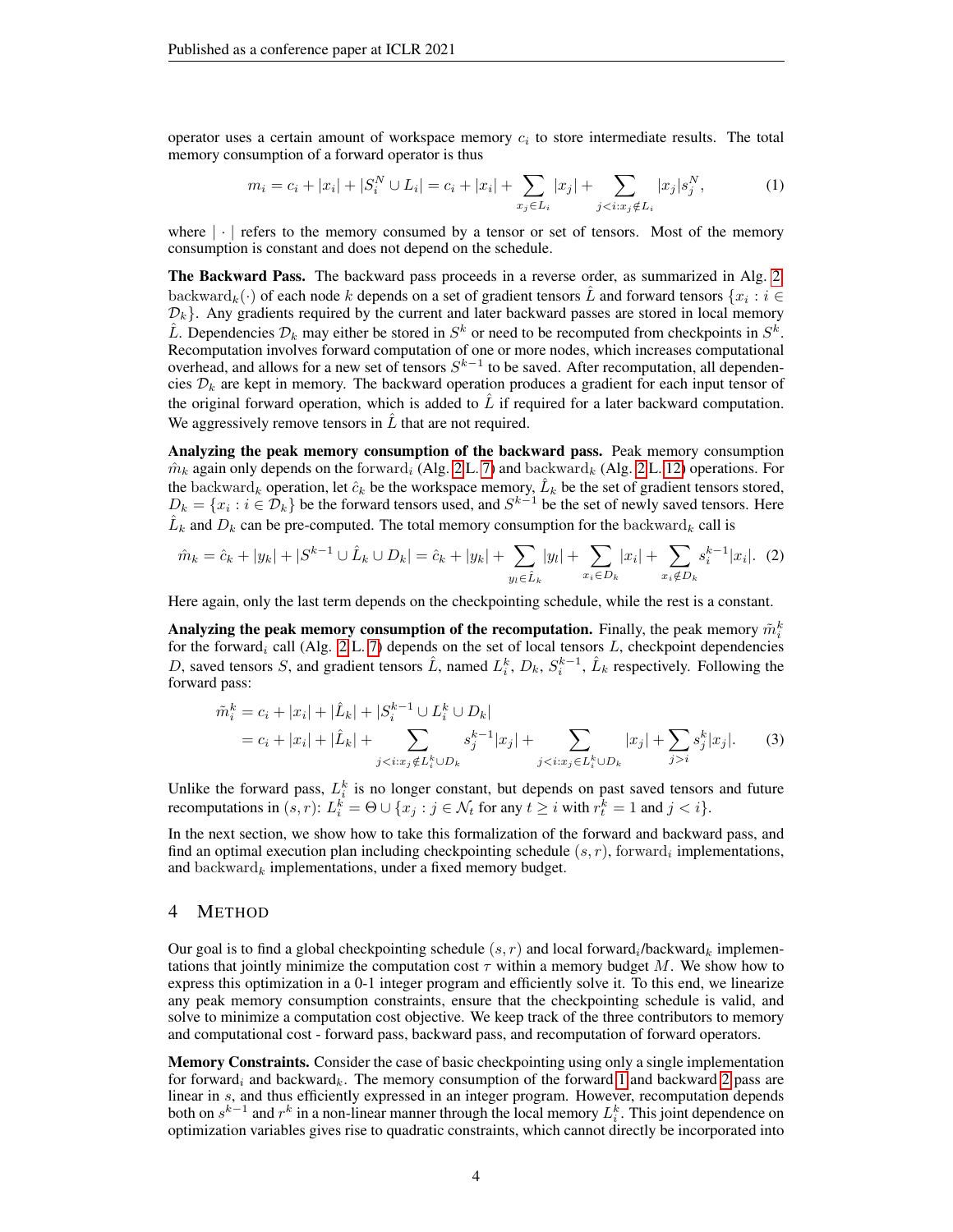an integer program. For simplicity in this derivation, we bound the set of local tensors from above, assuming every future tensor is recomputed. We give more information about this in Appendix [B.](#page-11-1) The upper bound  $\bar{L}_i^k$  is constant, yielding a linear upper bound  $\bar{m}_i^k$  of the recomputation memory  $\tilde{m}_i^k$  analogous to Eq. [3.](#page-3-3) The set of memory constraints is thus

$$
m_i \leq M \quad \forall_i \quad \text{and} \quad \hat{m}_k \leq M \quad \forall_k \quad \text{and} \quad \bar{m}_i^k \leq M \quad \forall_{k,i} \tag{4}
$$

<span id="page-4-0"></span>To enable operator optimization, we use a bit-vector  $\delta$  to indicate the selection of an operator implementation. We add  $\delta$  to the constraints which allows us to jointly optimize checkpointing  $(s, r)$  and operator implementations  $δ$ .

Forward Operator Optimization. Let each forward operator forward, have multiple different implementations  $\mathcal{I}_i = \{a, b, c, \ldots\}$ . For examples, convolution may be implemented using matrix multiplication, the Winograd algorithm [\(Winograd, 1980\)](#page-10-12), a Fourier transform, etc. [\(Chetlur et al.,](#page-9-15) [2014\)](#page-9-15). All implementations follow the same DAG structure, and thus use the same dependencies  $\mathcal{N}_i$ . However, each implementation trades workspace memory  $\{c_i^a, c_i^b, \ldots\}$  for computational efficiency  $\{\tau_i^a, \tau_i^b, \ldots\}$  in a different manner. Our experiments show that this trade-off is often complex.

Our goal is to represent the peak memory when using multiple forward, implementations in the forward pass and recomputation. Let  $\delta_{i,a} \in \{0,1\}$  indicate that implementation  $a \in \mathcal{I}_i$  is used for forward<sub>i</sub> in the forward pass. Each forward operator should use exactly one implementation  $\sum_l \delta_{i,l} = 1$ . The choice of implementation determines the operator's computational cost  $\sum_l \tau_i^l \delta_{i,l}$ and workspace memory  $c_i = \sum_l c_i^l \delta_{i,l}$ . Analogously, each recomputation of forward<sub>i</sub> during backward<sub>k</sub> chooses between implementations  $\delta_{i,a}^k \in \{0,1\}$  when needed  $\sum_l \delta_{i,l}^k = r_i^k$ , with equivalent cost estimates  $\sum_l \tau_i^l \delta_{i,l}^k$  and workspace memory use  $c_i^k = \sum_l c_i^l \delta_{i,l}^k$ . In this formulation, all additional memory requirements remain linear and are directly integrated into the linear memory constraints or their linear relaxations (equation [4\)](#page-4-0).

Backward Operator Optimization. Let each backward operator backward<sub>k</sub> have a set of different implementations  $\hat{\mathcal{I}}_k = \{a, b, c, \ldots\}$ . Each implementation again trades workspace memory  $\{\hat{c}_k^a, \hat{c}_k^b, ...\}$  for computational cost  $\{\hat{\tau}_k^a, \hat{\tau}_k^b, ...\}$ . While gradient tensors follow the fixed DAG structure, different implementations may depend on different forward activations  $\{\mathcal{D}_k^a,\mathcal{D}_k^b,\ldots\}.$  For example, in-place activated operators (Bulò et al., 2018) depend on their output activation, while regular operators use the input activation. This change in the dependency structure makes optimizing for backward-operator implementations challenging.

We again aim to represent memory in terms of implementations for each backward<sub>k</sub> operator. Let  $\hat{\delta}_{k,a} \in \{0,1\}$  indicate that implementation  $a \in \mathcal{I}_k$  is used at node k in the backward pass. Each backward operator should use exactly one implementation  $\sum_l \hat{\delta}_{k,l} = 1$ , with a computational cost  $\sum_l \hat{\tau}_k^l \hat{\delta}_{k,l}$  and workspace memory  $\hat{c}_k = \sum_l \hat{c}_k^l \hat{\delta}_{k,l}$ . The workspace memory adds a linear constraint to the memory consumption  $\hat{m}_k$  equation [2.](#page-3-2)

The biggest changes to the optimization problem, comes from the *changing dependency structure*.  $\mathcal{D}_k$  is no longer constant. Instead, the implementation of a backward operator changes the set of computational dependencies  $D_k$  obtained from  $\mathcal{D}_k^l$ . To deal with this changing dependency structure, we use the indicator vector  $\hat{\delta}_k$  to select memory contribution of dependencies from the chosen implementation. This changes the backward memory consumption to

<span id="page-4-1"></span>
$$
\hat{m}_k = \underbrace{\sum_{l} \hat{c}_k^l \hat{\delta}_{k,l}}_{\hat{c}_k} + |y_k| + |\hat{L}_k| + \sum_{l} \hat{\delta}_{k,l} \cdot |D_k^l \cup S^{k-1}|,\tag{5}
$$

and the corresponding peak recomputation memory  $\bar{m}_i^k$  to

<span id="page-4-2"></span>
$$
\bar{m}_i^k = c_i + |x_i| + |\hat{L}_k| + \sum_l \hat{\delta}_{k,l} |S_i^{k-1} \cup \bar{L}_i^k \cup D_k^l|.
$$
 (6)

Note, the last term of equation [5](#page-4-1) and equation [6](#page-4-2) are quadratic in the original optimization variables  $s_i^{k-1}$ , which determines  $S^{k-1}$ , and  $\hat{\delta}_{k,l}$ . However, for binary variables, it can be linearized using an auxiliary variable (see Appendix [C.4\)](#page-13-0). We show the full equation expansion in Appendix [C.1.](#page-12-0)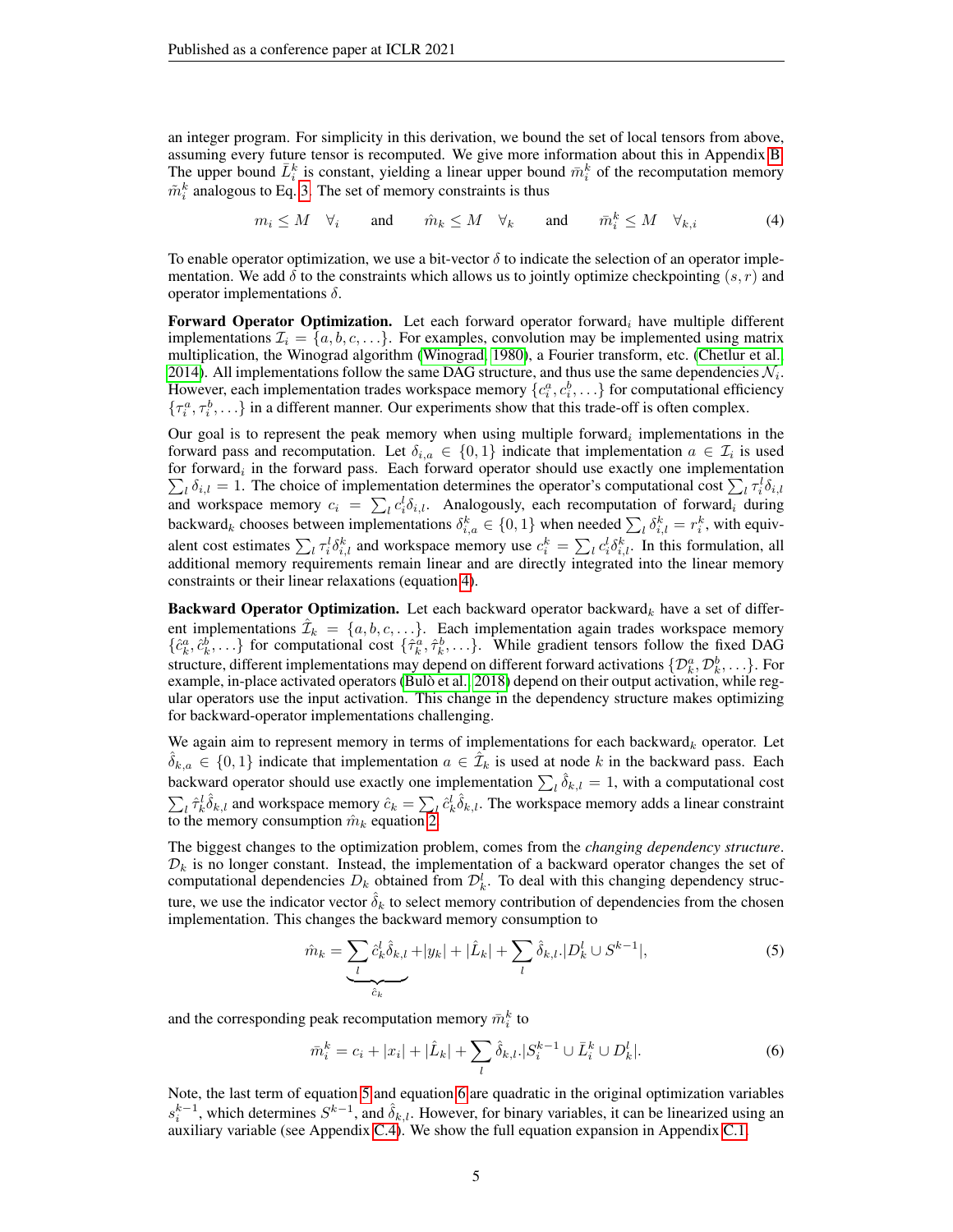Checkpointing Constraints. The computational dependencies of forward and backward operators impose strict constraints on the checkpointing schedule. Any schedule violating these constraints cannot be executed. Recomputation  $r_i^k$  requires saved  $s_j^{k-1}$  or recomputed  $r_j^k$  dependencies  $j \in \mathcal{N}_i$ , and only previously stored or recomputed tensors can be saved:

<span id="page-5-1"></span>
$$
r_i^k \le s_j^{k-1} + r_j^k \quad \forall_{i,k,j \in \mathcal{N}_i} \qquad \qquad \text{and} \qquad \qquad s_i^{k-2} \le s_i^{k-1} + r_i^k \quad \forall_{i,k}. \tag{7}
$$

Furthermore, all forward tensors  $\mathcal{D}_k^l$  required by backward $_k$  need to be stored or computed

<span id="page-5-2"></span>
$$
s_i^{k-1} + r_i^k \ge \hat{\delta}_{k,l} \quad \forall_{k,l,i \in \mathcal{D}_k^l}.
$$
\n
$$
(8)
$$

Objective. Our goal is to minimize the amount of computation required for the forward and backward pass. This is represented as the sum of computational costs of all operators:

<span id="page-5-0"></span>
$$
\underbrace{\sum_{i} \sum_{l} \tau_i^l \delta_{i,l}}_{\text{forward pass}} + \underbrace{\sum_{k} \sum_{l} \hat{\delta}_{k,l} \hat{\tau}_k^l}_{\text{backward pass}} + \underbrace{\sum_{k} \sum_{l} \tau_i^l \delta_{i,l}^k}_{\text{recomputation}}.
$$
 (9)

Objective equation [9](#page-5-0) with constraints equation [4,](#page-4-0) equation [7,](#page-5-1) equation [8,](#page-5-2) and definitions equation [1,](#page-3-1) equation [5,](#page-4-1) equation [6](#page-4-2) form our final optimization objective. It jointly solves for the optimal implementation of each forward and backward operator, as well as an efficient checkpointing schedule.

### <span id="page-5-4"></span>5 EXPERIMENTS

Implementation Details. We develop MONET in PyTorch v1.5.1 and solve the joint optimization problem using the [Gurobi](#page-9-16) [\(2014\)](#page-9-16) solver. Appendix [D](#page-13-1) provides more implementation details and a full list of optimized operators.

The UNet experiments use  $608\times416$  inputs following prior work [\(Jain et al., 2019\)](#page-9-14). All other exper-iments use 224×224 inputs following conventions [\(Krizhevsky et al., 2012;](#page-10-0) [Simonyan & Zisserman,](#page-10-1) [2015;](#page-10-1) [He et al., 2016\)](#page-9-0). Batch size for the experiments is fixed to be the maximum at which the model can be trained using baseline PyTorch on a 16 GB GPU. Since Checkmate's [\(Jain et al., 2019\)](#page-9-14) execution engine is built for TensorFlow, and an official Gist [\(Jain et al., 2018\)](#page-9-8) implementation is not available, we reimplement them in PyTorch for our comparisons. Our Checkmate implementation is competitive, it uses the original Checkmate solver and has the same network structure as MONET. Checkmate does not optimize for operator implementations like convolutions, so we show its runtime using the default convolution algorithm (Checkmate-D). For a stronger comparison, we also show the runtime of a Checkmate schedule that is post-optimized to greedily run the fastest convolution algorithm (Checkmate-O). Wherever not explicitly specified, we compare with Checkmate-O. All checkpointing schedules are run using the same software implementations and costs are profiled on the same hardware (NVIDIA P100 GPUs). In order to compare against operator-specific optimizations, we reimplement all Gist techniques in PyTorch and run them on our execution engine. See Appendix [E](#page-14-1) for more details about our baseline implementations.

Detailed Comparison to Baselines. (a) *Checkpointing*: Table [1](#page-5-3) compares the memory savings obtained by MONET and Checkmate for five different models when computational overhead over PyTorch is fixed to be 10%. MONET schedules use  $2-3\times$  less memory than PyTorch. For the same computational overhead, MONET uses  $1.2\n-1.8\times$  less memory than Checkmate.

Fig. [3](#page-6-0) shows more detailed runtime-memory trade-offs of MONET to PyTorch and Checkmate for different models. We plot the average iteration time of training as % overhead over PyTorch for

<span id="page-5-3"></span>

|                               | ResNet-50 | GoogleNet | <b>UNet</b> | VGG-16 | MobileNet-V2 |
|-------------------------------|-----------|-----------|-------------|--------|--------------|
| PyTorch                       |           | 149       | 14.3        | 14.1   | 14.5         |
| Checkmate (Jain et al., 2019) |           | 10.5      |             | 99     | 5.8          |
| <b>MONeT</b>                  | 5.7       | 6.9       | 5.2         | 5.5    | 4.8          |

Table 1: Memory usage comparison (in GB) for a fixed compute overhead. At 10% compute overhead over PyTorch, MONeT uses  $2-3 \times$  less memory than PyTorch. At the same overhead, MONeT can train models using  $1.2\n-1.8\times$  less memory than Checkmate.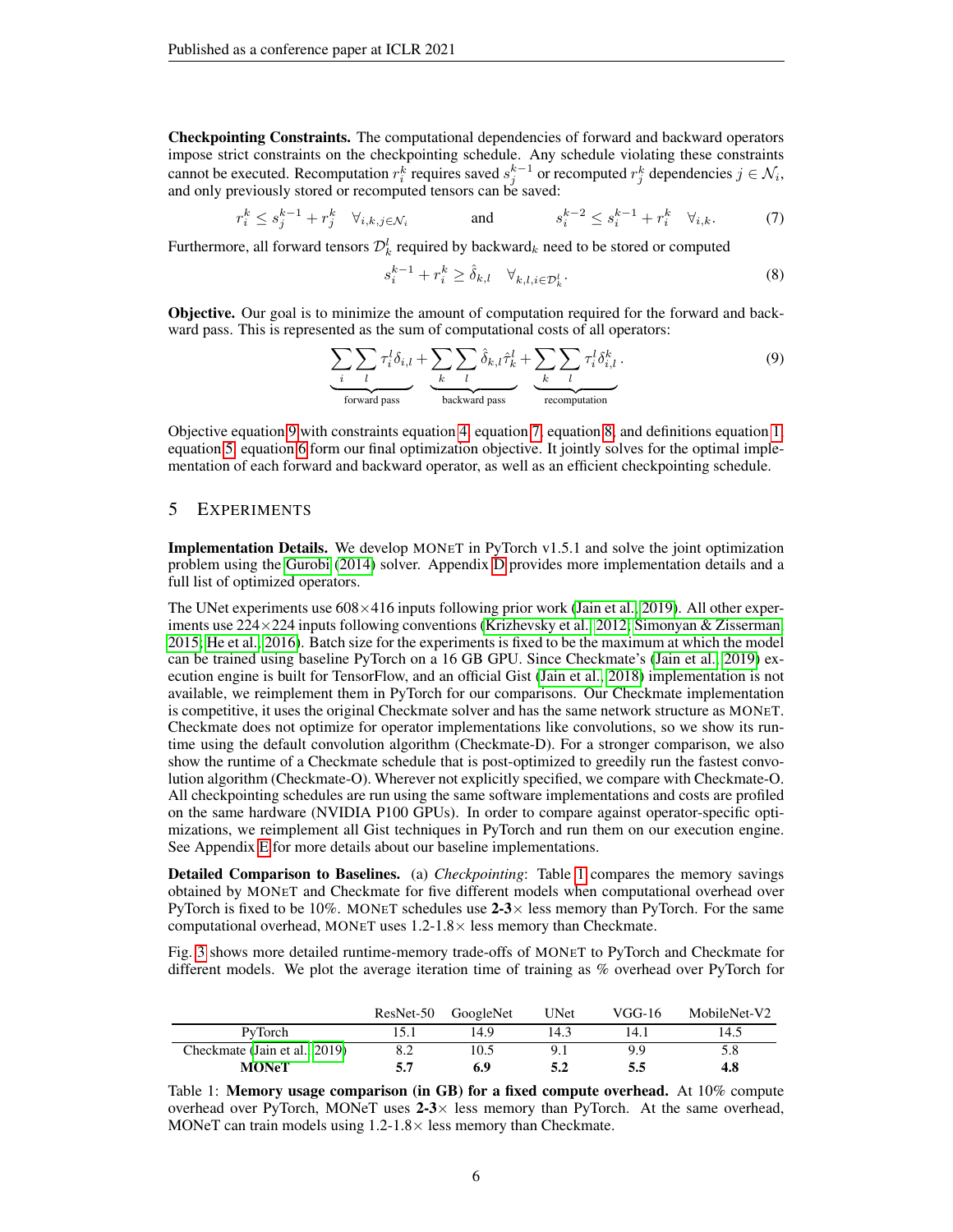<span id="page-6-0"></span>

Figure 3: Comparing MONeT with PyTorch and Checkmate. MONeT reduces memory by  $3\times$ compared to PyTorch, with 9-16% compute overhead. It achieves a better memory-compute tradeoff than default Checkmate-D and conv-optimized Checkmate-O.

<span id="page-6-1"></span>

|              | $5$ GB                   | $6$ GB                   | $7$ GB         | 8 GB  | $9$ GB | $10$ GB |
|--------------|--------------------------|--------------------------|----------------|-------|--------|---------|
| ResNet-50    |                          |                          |                |       |        |         |
| Checkmate    | $\overline{\phantom{a}}$ | 8.96                     | 12.01          | 10.78 | 4.54   | 2.98    |
| MONeT-NoOp   | 1.18                     | 0.46                     | 0.14           | 0.09  | 0.06   | 0.07    |
| <b>MONeT</b> | 7.24                     | 3.84                     | 0.73           | 0.70  | 0.31   | 0.11    |
| GoogleNet    |                          |                          |                |       |        |         |
| Checkmate    | $\overline{\phantom{a}}$ | 12.72                    | 4.56           | 4.32  | 3.92   | 0.86    |
| MONeT-NoOp   | 0.10                     | 0.11                     | 0.07           | 0.07  | 0.07   | 0.07    |
| <b>MONeT</b> | 3.53                     | 0.47                     | 0.54           | 0.31  | 0.25   | 0.24    |
| VGG-16       |                          |                          |                |       |        |         |
| Checkmate    | -                        | $\overline{\phantom{a}}$ | $\overline{a}$ | 0.002 | 0.002  | 0.001   |
| MONeT-NoOp   | ۰                        | -                        | -              | 0.001 | 0.000  | 0.000   |
| <b>MONeT</b> |                          | 0.003                    | 0.003          | 0.003 | 0.003  | 0.003   |

Table 2: Solver time (in hours) to reach 5% close to optimal solution. MONeT-NoOp reaches a 5% close-to-optimal solution  $1.6 \times -117 \times$  faster than Checkmate. MONeT gets close to 5% of the optimal solution only in a few hours, and up-to  $16\times$  faster than Checkmate for larger models.

MONET and Checkmate schedules. The memory budgets range from 5 GB to 10 GB, or equivalently,  $0.33 \times$  to  $0.70 \times$  PyTorch memory consumption. Batch size for these models is mentioned in paranthesis. For all models, MONET reduces memory usage by  $3 \times (0.33$  memory ratio) as compared to baseline PyTorch with  $9 - 16\%$  compute overhead. For the same memory budget, MONET schedules are up-to 34% faster than Checkmate schedules. Note that we measure the empirical performance of the schedules running on GPUs instead of just providing a simulation of runtime and memory using the solver values; this is important since Checkmate does not consider workspace cost and overestimates its savings.

For networks with individual memory-intensive layers, like VGG-16, operator optimization becomes even more important for reducing memory; Checkmate can reduce memory for VGG-16 only up to 7 GB, whereas MONET with its optimizations is able to run VGG-16 with 5.5 GB memory. The small runtime improvement of MONET schedules over PyTorch for VGG-16 and UNet at higher memory budgets is mainly because of choosing faster convolution algorithms. MobileNet-V2 uses depthwise convolutions, and hence does not significantly benefit from joint convolutionoptimization. As a result, the performance of MONET and Checkmate is closer for MobileNet-V2. We provide additional results for MONET on a memory-intensive model, 3D-UNet (Cicek et al., [2016\)](#page-9-17), in Appendix [J,](#page-17-0) for which we observe a consistent memory reduction to  $0.54 \times$  of PyTorch memory with an overhead of 8.86%.

For our evaluation, we cap the solver time to 24 hours for both MONET and Checkmate, and run the schedule thus obtained on our execution framework. At tighter memory budgets for non-linear models like ResNet-50 and GoogleNet, Checkmate is unable to find a feasible solution within a couple of hours. In contrast to Checkmate, MONET finds the execution plans efficiently. For all the models and memory limits that we evaluate, MONET reaches a 5% close-to-optimal solution within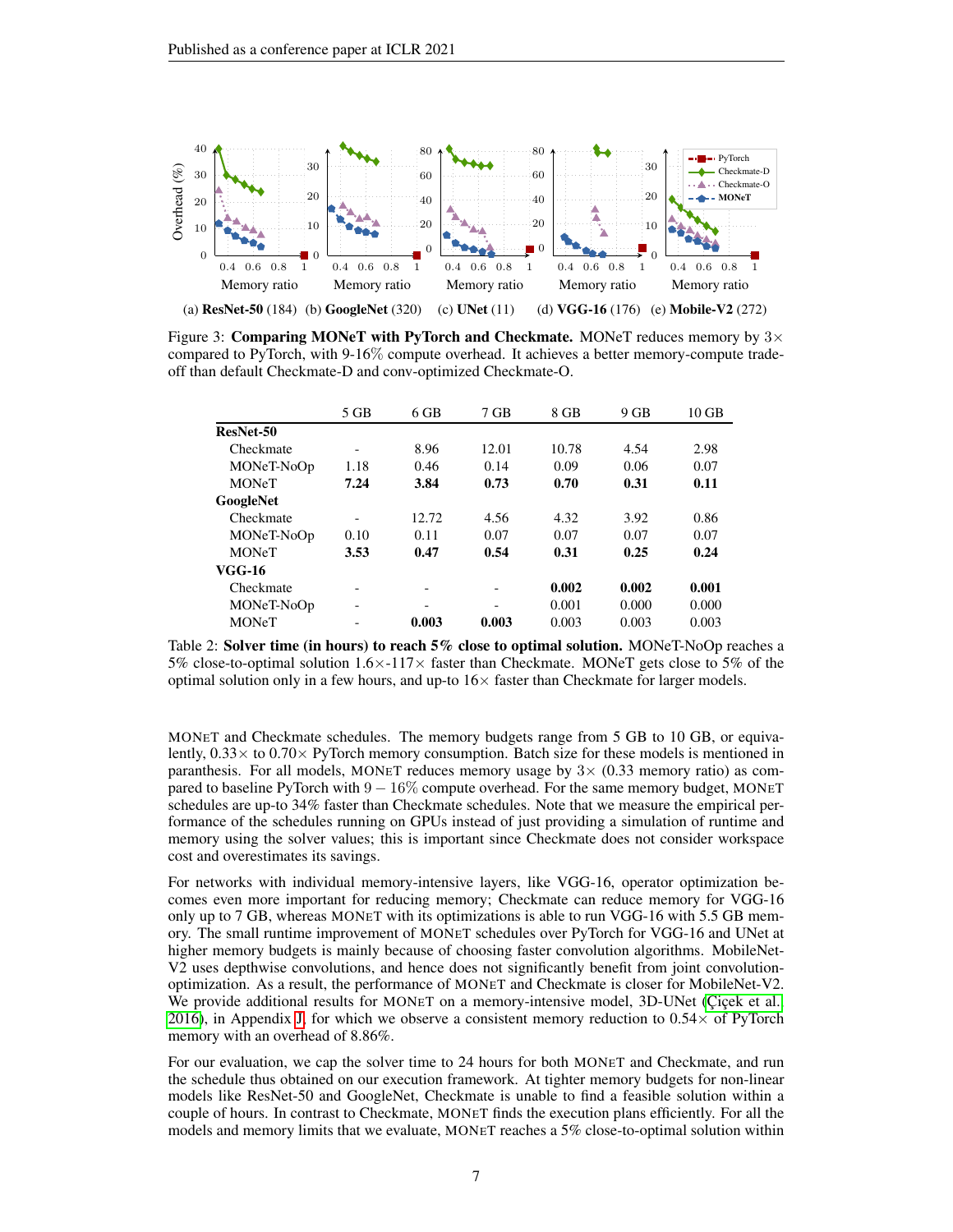<span id="page-7-0"></span>

|                 |  |            |  |              |  |                                        | $VGG-16(176)$ ResNet50(184) GoogleNet (320) MobileNetV2 (256) UNet (11) |                           |  |              |
|-----------------|--|------------|--|--------------|--|----------------------------------------|-------------------------------------------------------------------------|---------------------------|--|--------------|
|                 |  |            |  |              |  | mem overhead mem overhead mem overhead |                                                                         | mem overhead mem overhead |  |              |
| Gist            |  | 0.76 44.34 |  | 0.58 105.69  |  | 0.52 35.94                             | 0.69                                                                    | 153.98                    |  | 0.73 38.26   |
| MONeT 0.39 9.11 |  |            |  | $0.33$ 11.94 |  | $0.33$ 15.77                           | 0.34                                                                    | 8.80                      |  | $0.35$ 11.51 |

Table 3: Memory ratio and overhead (%) over PyTorch for Gist and MONeT. MONET obtains 1.4×-2.1× higher memory savings over Gist across models. Number in parenthesis after model name shows the batch size.

<span id="page-7-1"></span>

Figure 4: **Ablation results for memory ratio 0.53.** Lowest compute overhead across models is seen only when all optimizations are jointly optimized.

a few hours or sometimes even minutes. Table [2](#page-6-1) shows the time it takes for the solver to reach 5% close to the optimal solution, for Checkmate, MONET-NOOP (MONET with checkpointing enabled but operator-optimization disabled), and MONET. MONET-NOOP converges to a close-to-optimal solution  $1.6 \times 117.4 \times$  faster than Checkmate. For larger models, MONET's solver converges to a close-to-optimal solution up to  $27 \times$  faster than Checkmate. Note that running a solver is a one-time cost for a model - once a MONET schedule has been solved for, it can be used by everyone to train the model for different purposes with different batch sizes. The cost (typically seconds to hours) is tiny compared to the efforts and costs to develop a model for distribution in most cases. See Appendix [H](#page-15-0) for more discussion regarding solver times, problem statistics, and full Table [2](#page-6-1) data.

(b) *Operator optimizations*: Table [3](#page-7-0) shows the comparison of MONET with Gist. While MONET can determine a range of memory-runtime tradeoffs, purely operator-optimization-based schemes like Gist only provide a single memory-runtime data point. For MONET, we show the memoryruntime data point with the most memory saving. MONET uses  $1.4 \times -2.1 \times$  less memory than Gist for multiple architectures while maintaining full-precision. Overall, Gist provides impressive memory savings, but incurs a high computation cost to achieve the savings.

While we get similar memory saving results for reimplemented-Gist as [Jain et al.](#page-9-8) [\(2018\)](#page-9-8) for VGG-16, our compute overhead results are higher. This could be because of evaluations on different frameworks (PyTorch v/s CNTK) and different GPU models (Nvidia P100 v/s Nvidia Maxwell GTX Titan X). Gist uses dense to sparse conversion using cusparseSdense2csr in one of its techniques. For the first ReLU-Conv layer in VGG-16 (shape (2207744,256)), this function takes 144ms, which itself is 10% of the VGG-16 execution time. We see similar results for other networks. To ensure a fair comparison, we focus on the maximum memory savings obtained by MONET with Gist, while reporting the compute overhead for completeness.

**Ablation Experiments.** Fig. [4](#page-7-1) shows additional ablation experiments. We show the  $\%$  compute overhead over PyTorch on ResNet-50, GoogleNet, and VGG-16 for different types of MONET checkpointing schedules with a memory budget of 8 GB - with no operator optimizations enabled, with only one type of operator optimization enabled (conv-optimized, output-activated optimized, intermediate-activated optimized), and with all optimizations enabled. Schedules which do not jointly optimize convolution algorithms are run with greedily post-optimized convolution algorithm. Plots for other models look similar to that of ResNet-50 and GoogleNet. The only difference between 'none' and 'conv' is that convolution algorithms are jointly optimized in the latter. However, this fact leads to significant improvement in compute time for all cases. In fact, convolution algorithms have complex workspace memory - compute characteristics, reserving slightly more memory for convolution workspace while checkpointing can allow for a much faster convolution (see Appendix [I\)](#page-17-1). This makes it important to jointly optimize conv algorithms with checkpointing. Similarly, output-activated optimization also provides significant benefits over vanilla checkpointing, since it effectively reduces the number of recomputations required. For memory-intensive net-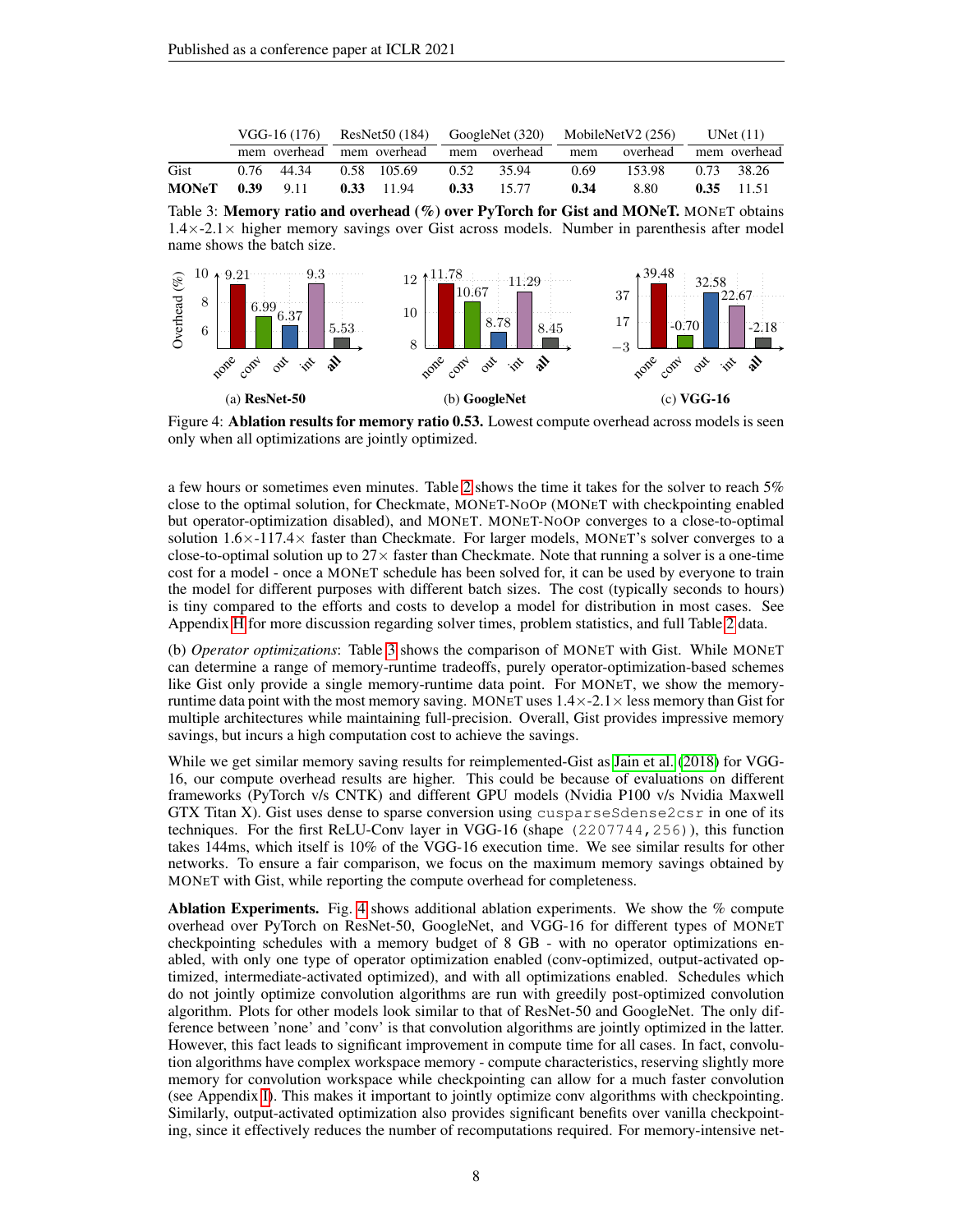<span id="page-8-0"></span>

Figure 5: Detailed case study on ResNet-50. Top : memory usage along execution (forward and backward). Middle: memory saving of MONeT over PyTorch for each layer. Bottom: compute overhead of MONeT over PyTorch. MONeT saves memory in early layers to reduce peak memory. Most compute overhead happens at recomputation during backward (right-hand-side of the figure).

works, intermediate-activated optimization becomes more important. Jointly optimizing all strategies together gives the least computational overhead. See Appendix [G](#page-15-1) for detailed ablation plots.

Detailed Case Study. The top graph of Fig. [5](#page-8-0) shows memory usage while executing PyTorch, MONET without operator optimization, and MONET for ResNet-50 at batch size 184. As the training progresses along network layers represented on X-axis, PyTorch and both MONET schedules store forward-pass outputs, leading to an increasing memory footprint. MONET reaches peak memory of 8 GB, whereas PyTorch requires 14.7 GB. Stored forward outputs are freed up one after other as backward pass proceeds, leading to reduced usage of memory. According to the checkpointing schedule, MONET saves only a subset of the outputs stored by PyTorch, resulting in the memory saving shown in the middle graph for layer outputs that are not stored. The bottom graph shows the per-layer compute overhead of recomputation of MONET over PyTorch. For MONET, later layers which are backward operators result in a recomputation of the forward, and have higher overhead.

## 6 CONCLUSION

We present MONET, a system to automatically reduce memory requirements for training deep networks. MONET jointly optimizes local (operator-level) and global (graph-level) optimizations to yield a compute- and memory-efficient checkpointing schedule. MONET reduces memory usage by 3× over PyTorch, with a  $9 - 16\%$  compute overhead. It uses 1.2-1.8× less memory than the state-of-the-art automated checkpointing framework for the same computational cost. Our experimental results show that MONET leads to better memory-computation trade-offs compared to the state-of-the-art.

#### **ACKNOWLEDGMENTS**

We would like to thank the anonymous reviewers for their feedback. Aashaka Shah and Vijay Chidambaram were partially supported by donations from VMware and Google. Chao-Yuan Wu was partially supported by a Facebook Fellowship. Jayashree Mohan was supported by a Microsoft Research Fellowship. The results presented in this paper were obtained using the Chameleon testbed supported by the National Science Foundation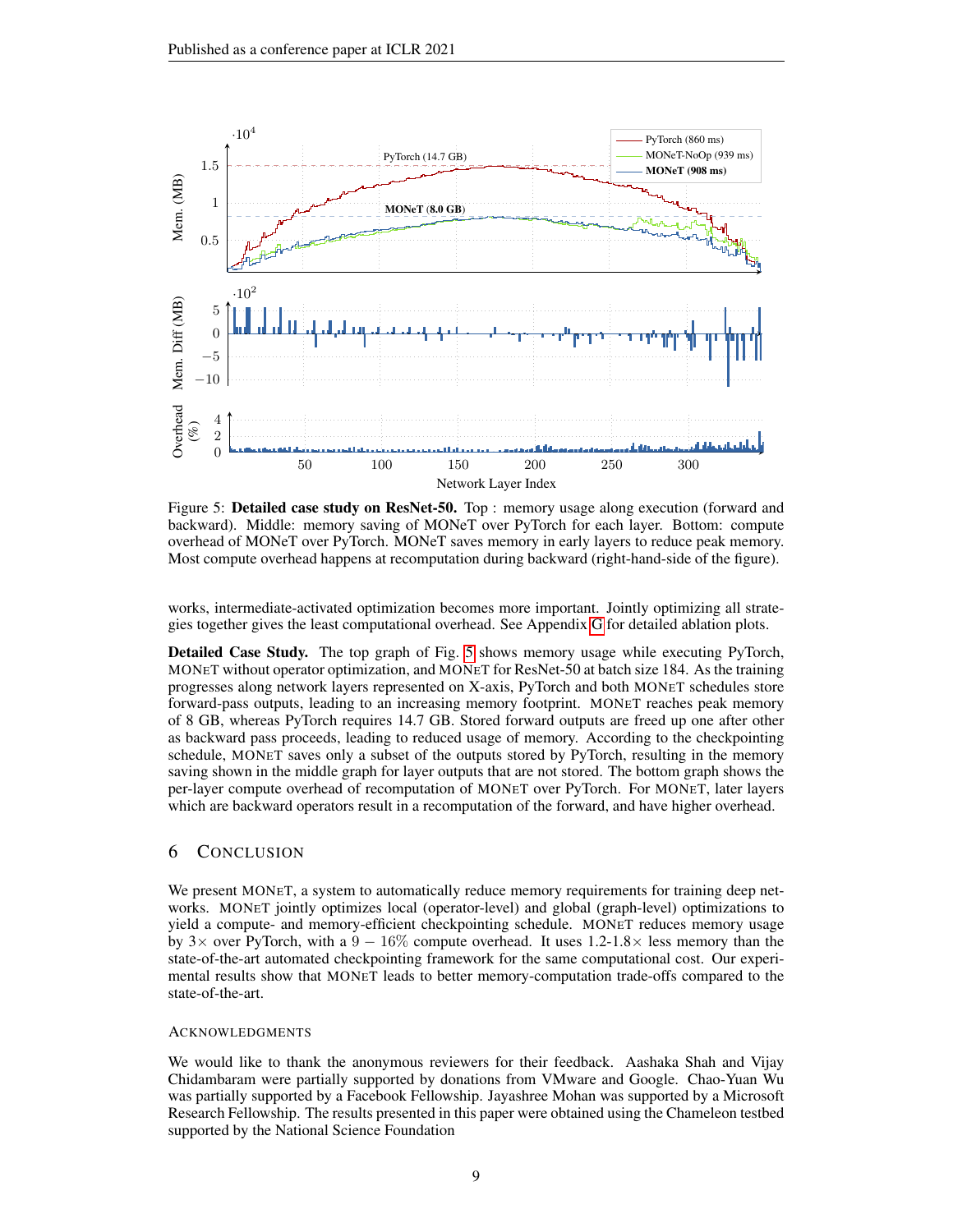### **REFERENCES**

- <span id="page-9-7"></span>Martín Abadi, Paul Barham, Jianmin Chen, Zhifeng Chen, Andy Davis, Jeffrey Dean, Matthieu Devin, Sanjay Ghemawat, Geoffrey Irving, Michael Isard, Manjunath Kudlur, Josh Levenberg, Rajat Monga, Sherry Moore, Derek Gordon Murray, Benoit Steiner, Paul A. Tucker, Vijay Vasudevan, Pete Warden, Martin Wicke, Yuan Yu, and Xiaoqiang Zheng. TensorFlow: A system for large-scale machine learning. In *OSDI*, 2016.
- <span id="page-9-19"></span>Akshay Agrawal, Robin Verschueren, Steven Diamond, and Stephen Boyd. A rewriting system for convex optimization problems. *Journal of Control and Decision*, 2018.
- <span id="page-9-11"></span>Ron Banner, Itay Hubara, Elad Hoffer, and Daniel Soudry. Scalable methods for 8-bit training of neural networks. In *NeurIPS*, 2018.
- <span id="page-9-10"></span>Samuel Rota Bulo, Lorenzo Porzi, and Peter Kontschieder. In-place activated batchnorm for ` memory-optimized training of dnns. In *CVPR*, 2018.
- <span id="page-9-12"></span>Ayan Chakrabarti and Benjamin Moseley. Backprop with approximate activations for memoryefficient network training. In *NeurIPS*, 2019.
- <span id="page-9-4"></span>Liang-Chieh Chen, George Papandreou, Iasonas Kokkinos, Kevin Murphy, and Alan L. Yuille. DeepLab: Semantic image segmentation with deep convolutional nets, atrous convolution, and fully connected CRFs. *TPAMI*, 2018.
- <span id="page-9-13"></span>Tianqi Chen, Bing Xu, Chiyuan Zhang, and Carlos Guestrin. Training deep nets with sublinear memory cost. *CoRR*, 2016.
- <span id="page-9-15"></span>Sharan Chetlur, Cliff Woolley, Philippe Vandermersch, Jonathan Cohen, John Tran, Bryan Catanzaro, and Evan Shelhamer. cudnn: Efficient primitives for deep learning. *arXiv preprint arXiv:1410.0759*, 2014.
- <span id="page-9-5"></span>Rewon Child, Scott Gray, Alec Radford, and Ilya Sutskever. Generating long sequences with sparse transformers. *CoRR*, 2019.
- <span id="page-9-17"></span>Özgün Çiçek, Ahmed Abdulkadir, Soeren S Lienkamp, Thomas Brox, and Olaf Ronneberger. 3D U-Net: learning dense volumetric segmentation from sparse annotation. In *MICCAI*, 2016.
- <span id="page-9-6"></span>Ronan Collobert, Koray Kavukcuoglu, and Clément Farabet. Torch7: A matlab-like environment for machine learning. In *BigLearn, NeurIPS workshop*, 2011.
- <span id="page-9-2"></span>Jacob Devlin, Ming-Wei Chang, Kenton Lee, and Kristina Toutanova. BERT: Pre-training of deep bidirectional transformers for language understanding. *NAACL*, 2019.
- <span id="page-9-18"></span>Steven Diamond and Stephen Boyd. CVXPY: A Python-embedded modeling language for convex optimization. *Journal of Machine Learning Research*, 2016.
- <span id="page-9-3"></span>Chao Dong, Chen Change Loy, Kaiming He, and Xiaoou Tang. Image super-resolution using deep convolutional networks. *TPAMI*, 2016.
- <span id="page-9-1"></span>Christoph Feichtenhofer, Haoqi Fan, Jitendra Malik, and Kaiming He. SlowFast networks for video recognition. In *ICCV*, 2019.
- <span id="page-9-9"></span>Aidan N. Gomez, Mengye Ren, Raquel Urtasun, and Roger B. Grosse. The reversible residual network: Backpropagation without storing activations. In *NeurIPS*, 2017.
- <span id="page-9-16"></span>Gurobi. Gurobi optimizer reference manual, 2014.
- <span id="page-9-0"></span>Kaiming He, Xiangyu Zhang, Shaoqing Ren, and Jian Sun. Deep residual learning for image recognition. In *CVPR*, 2016.
- <span id="page-9-8"></span>Animesh Jain, Amar Phanishayee, Jason Mars, Lingjia Tang, and Gennady Pekhimenko. Gist: Efficient data encoding for deep neural network training. In *ISCA*, 2018.
- <span id="page-9-14"></span>Paras Jain, Ajay Jain, Aniruddha Nrusimha, Amir Gholami, Pieter Abbeel, Kurt Keutzer, Ion Stoica, and Joseph E. Gonzalez. Checkmate: Breaking the memory wall with optimal tensor rematerialization. *CoRR*, 2019.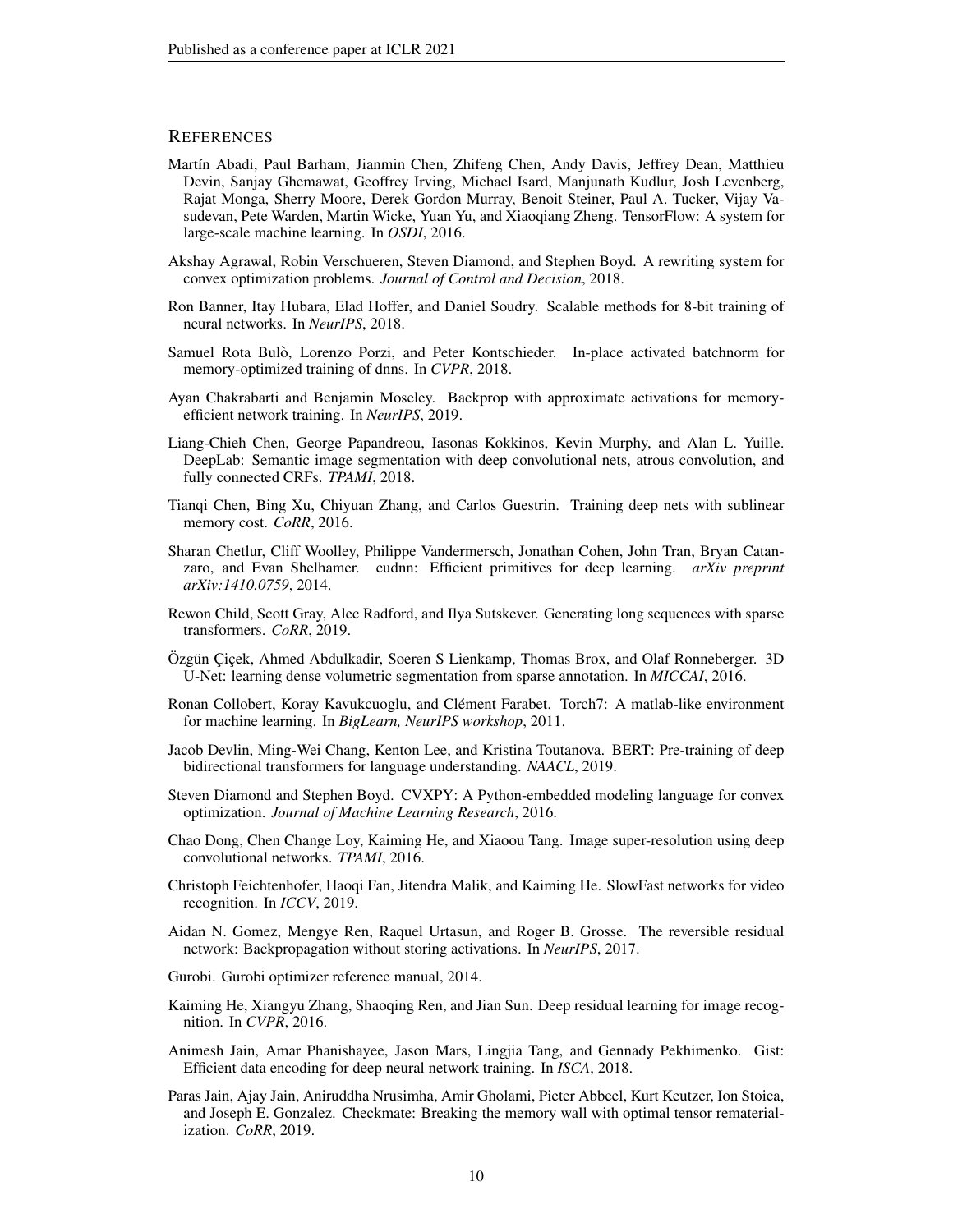- <span id="page-10-8"></span>Yangqing Jia, Evan Shelhamer, Jeff Donahue, Sergey Karayev, Jonathan Long, Ross B. Girshick, Sergio Guadarrama, and Trevor Darrell. Caffe: Convolutional architecture for fast feature embedding. In *ACM MM*, 2014.
- <span id="page-10-4"></span>Jiwon Kim, Jung Kwon Lee, and Kyoung Mu Lee. Accurate image super-resolution using very deep convolutional networks. In *CVPR*, 2016.
- <span id="page-10-0"></span>Alex Krizhevsky, Ilya Sutskever, and Geoffrey E Hinton. ImageNet classification with deep convolutional neural networks. In *NeurIPS*, 2012.
- <span id="page-10-11"></span>Paulius Micikevicius, Sharan Narang, Jonah Alben, Gregory F. Diamos, Erich Elsen, David García, Boris Ginsburg, Michael Houston, Oleksii Kuchaiev, Ganesh Venkatesh, and Hao Wu. Mixed precision training. In *ICLR*, 2018.
- <span id="page-10-9"></span>Adam Paszke, Sam Gross, Francisco Massa, Adam Lerer, James Bradbury, Gregory Chanan, Trevor Killeen, Zeming Lin, Natalia Gimelshein, Luca Antiga, Alban Desmaison, Andreas Köpf, Edward Yang, Zachary DeVito, Martin Raison, Alykhan Tejani, Sasank Chilamkurthy, Benoit Steiner, Lu Fang, Junjie Bai, and Soumith Chintala. PyTorch: An imperative style, high-performance deep learning library. In *NeurIPS*, 2019.
- <span id="page-10-10"></span>Geoff Pleiss, Danlu Chen, Gao Huang, Tongcheng Li, Laurens van der Maaten, and Kilian Q. Weinberger. Memory-efficient implementation of densenets. *CoRR*, 2017.
- <span id="page-10-5"></span>Olaf Ronneberger, Philipp Fischer, and Thomas Brox. U-net: Convolutional networks for biomedical image segmentation. In *MICCAI*, 2015.
- <span id="page-10-7"></span>Mark Sandler, Andrew Howard, Menglong Zhu, Andrey Zhmoginov, and Liang-Chieh Chen. MobileNetV2: Inverted residuals and linear bottlenecks. In *CVPR*, 2018.
- <span id="page-10-1"></span>Karen Simonyan and Andrew Zisserman. Very deep convolutional networks for large-scale image recognition. In *ICLR*, 2015.
- <span id="page-10-6"></span>Christian Szegedy, Wei Liu, Yangqing Jia, Pierre Sermanet, Scott Reed, Dragomir Anguelov, Dumitru Erhan, Vincent Vanhoucke, and Andrew Rabinovich. Going deeper with convolutions. In *CVPR*, 2015.
- <span id="page-10-12"></span>Shmuel Winograd. *Arithmetic complexity of computations*. SIAM, 1980.
- <span id="page-10-13"></span>Adrian Wolny. PyTorch 3D-UNet. <https://github.com/wolny/pytorch-3dunet>, 2019.
- <span id="page-10-14"></span>Adrian Wolny, Lorenzo Cerrone, Athul Vijayan, Rachele Tofanelli, Amaya Vilches Barro, Marion Louveaux, Christian Wenzl, Susanne Steigleder, Constantin Pape, Alberto Bailoni, Salva Duran-Nebreda, George Bassel, Jan U. Lohmann, Fred A. Hamprecht, Kay Schneitz, Alexis Maizel, and Anna Kreshuk. Accurate and versatile 3d segmentation of plant tissues at cellular resolution. *bioRxiv*, 2020.
- <span id="page-10-2"></span>Chao-Yuan Wu, Christoph Feichtenhofer, Haoqi Fan, Kaiming He, Philipp Krahenbuhl, and Ross Girshick. Long-term feature banks for detailed video understanding. In *CVPR*, 2019.
- <span id="page-10-3"></span>Zhilin Yang, Zihang Dai, Yiming Yang, Jaime Carbonell, Russ R Salakhutdinov, and Quoc V Le. Xlnet: Generalized autoregressive pretraining for language understanding. In *NeurIPS*, 2019.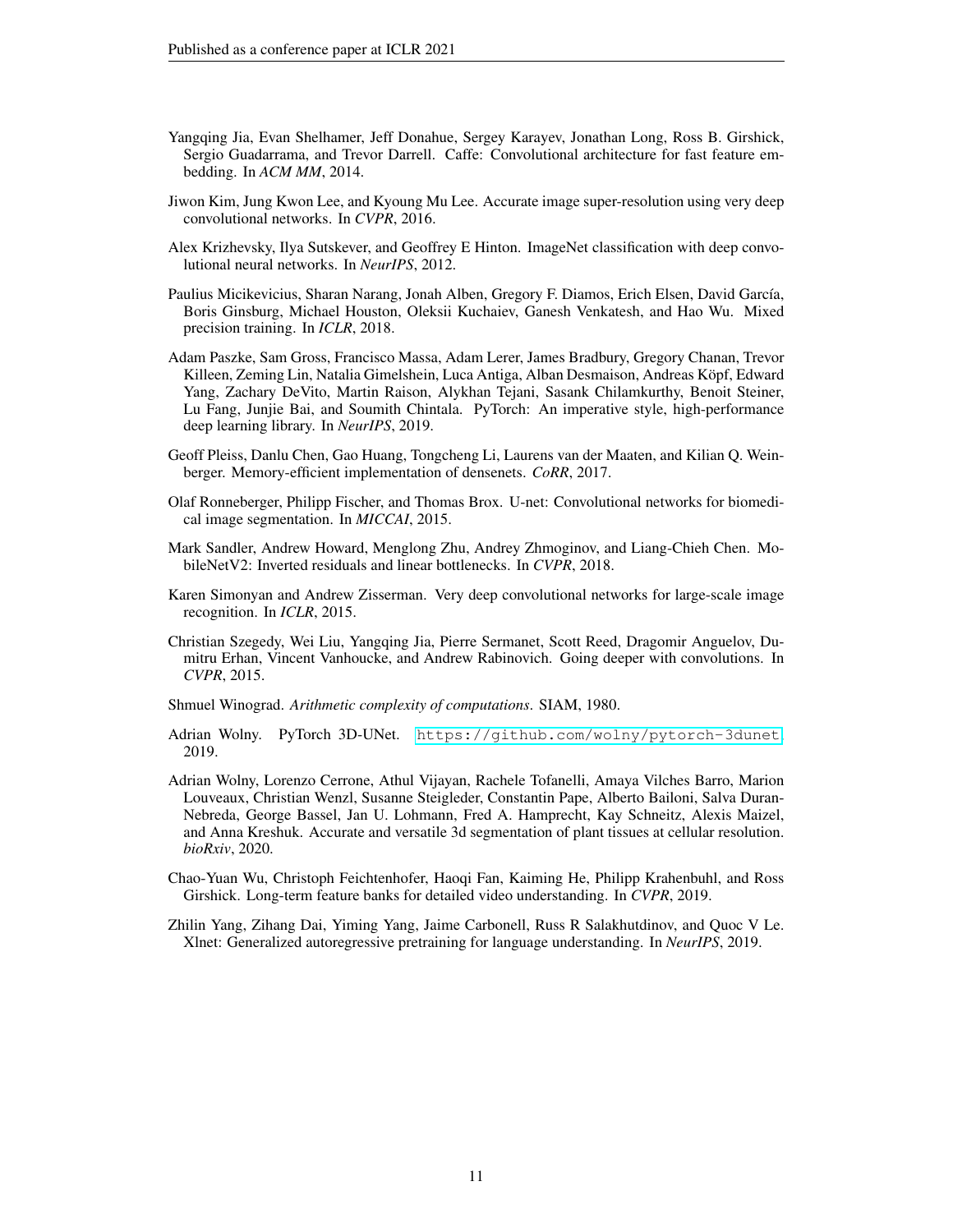# <span id="page-11-0"></span>A NOTATIONS

<span id="page-11-2"></span>

| Notation                                                                               | Meaning                                                                                                                                                                                                        |
|----------------------------------------------------------------------------------------|----------------------------------------------------------------------------------------------------------------------------------------------------------------------------------------------------------------|
| <b>Tensors</b>                                                                         |                                                                                                                                                                                                                |
| $x_i$                                                                                  | Tensor which is the output of forward <sub>i</sub> in forward pass and during recomputation.                                                                                                                   |
| $y_k$                                                                                  | Gradient tensor which is the output of backward, in the backward pass.                                                                                                                                         |
| <b>Sets</b>                                                                            |                                                                                                                                                                                                                |
| $S_i^N$                                                                                | Set of stored tensors after forward, in forward pass. ( $N =$ num backward operators)                                                                                                                          |
| $L_i$                                                                                  | Set of all parameters and forward tensors created till forward node $i$ , required as<br>computational dependencies for forward <sub>i</sub> and later forward passes.                                         |
| $\frac{D_k}{S^{k-1}}$                                                                  | Set of forward pass tensors required as computational dependencies for backward <sub>k</sub> .                                                                                                                 |
|                                                                                        | Set of stored forward pass tensors right before calling backward $_k$ .                                                                                                                                        |
| $\hat{L_k}$                                                                            | Set of gradient tensors created before backward node $k$ , and required as computa-<br>tional dependencies for backward <sub>k</sub> and later backward passes.                                                |
| ${\cal S}_i^{k-1}$                                                                     | Set of stored tensors available to recomputation of forward <sub>i</sub> before computing<br>$\text{backward}_k$ .                                                                                             |
| $L_i^k$                                                                                | Set of all parameters and forward tensors created till forward node $i$ , required as<br>computational dependencies for forward, and later forward recomputations to be<br>done before backward <sub>k</sub> . |
|                                                                                        | Set of implementations for operator forward $_i$ .                                                                                                                                                             |
| $\mathcal{I}_i$ $\hat{\mathcal{I}}_k$                                                  | Set of implementations for operator backward $_k$ .                                                                                                                                                            |
| <b>Solver variables</b>                                                                |                                                                                                                                                                                                                |
|                                                                                        | Indicate if output of forward <sub>i</sub> is stored in memory in the forward pass.                                                                                                                            |
|                                                                                        | Indicate if output of forward <sub>i</sub> is stored in memory when computing backward <sub>k</sub> .                                                                                                          |
|                                                                                        | Indicate if forward, is recomputed before computing backward <sub>k</sub> .                                                                                                                                    |
|                                                                                        | Indicate if forward, uses implementation $l \in \mathcal{I}_i$ in the forward pass.                                                                                                                            |
| $\begin{matrix} s_i^N\ s_i^k\ s_i^k\ r_i^k\ \delta_{i,l}\ \delta_{i,l}^k \end{matrix}$ | Indicate if forward, uses implementation $l \in \mathcal{I}_i$ when recomputed before<br>$backward_k$ .                                                                                                        |
| $\hat{\delta}_{k,l}$                                                                   | Indicate if backward <sub>k</sub> uses implementation $l \in \hat{\mathcal{I}}_k$ .                                                                                                                            |
| <b>Memory formulations</b>                                                             |                                                                                                                                                                                                                |
| $m_i$                                                                                  | Peak memory of forward, in forward pass.                                                                                                                                                                       |
| $\bar{m}_i^k$                                                                          | Peak memory of forward, when it is recomputed before backward <sub>k</sub> .                                                                                                                                   |
| $\hat{m}_k$                                                                            | Peak memory of backward <sub>k</sub> .                                                                                                                                                                         |
| <b>Operator</b> costs                                                                  |                                                                                                                                                                                                                |
|                                                                                        | Workspace memory of operator forward, executed using implementation $l \in \mathcal{I}_i$ .                                                                                                                    |
|                                                                                        | Workspace memory of operator backward <sub>k</sub> executed using implementation $l \in \hat{\mathcal{I}}_k$ .                                                                                                 |
| $c_{i}^{l} \hat{c}_{k}^{l} \tau_{i}^{l} \hat{\tau}_{k}^{l}$                            | Compute cost of operator forward, executed using implementation $l \in \mathcal{I}_i$ .                                                                                                                        |
|                                                                                        | Compute cost of operator backward <sub>k</sub> executed using implementation $l \in \hat{\mathcal{I}}_k$ .                                                                                                     |

Table [4](#page-11-2) gives a list of notations used in the paper along with explanations.

Table 4: Notations used in paper with explanations. Notations with only  $i$  in subscript/superscript generally relate to the forward pass, with only k relate to the backward pass, and with both i and k relate to the recomputation phase.

### <span id="page-11-1"></span>B BOUNDS ON LOCAL MEMORY

In Section [3,](#page-2-5) we mentioned that local memory  $L_i^k$  is dependent on solver variable  $r_t^k$ .

$$
L_i^k = \Theta \cup \{x_j : j \in \mathcal{N}_t \text{ for any } t \ge i \text{ with } r_t^k = 1 \text{ and } j < i\}.
$$

In order to remove this dependence, we can get an upper bound  $\bar{L}^k_i$  on  $L^k_i$  by assuming that all future tensors after *i* will always be recomputed, that is,  $r_t^k = 1, \forall t > i$ , and

$$
L_i^k \subseteq \bar{L}_i^k = \Theta \cup \{x_j : j \in \mathcal{N}_t \text{ for any } t \geq i \text{ and } j < i\}.
$$

Our experiments also use this upper bound. It is possible to tighten the upper bound by noting that  $r_t^k$  may be 1 only in the case when  $t \leq k$ . That is, forward node t will not be recomputed before computing backward of node k if node t lies after node k. Thus, a tighter bound to  $L_i^k$  follows

$$
L_i^k \subseteq \dot{L}_i^k = \Theta \cup \{x_j : j \in \mathcal{N}_t \text{ for any } t \geq i \text{ and } t \leq k \text{ and } j < i\} \subseteq \bar{L}_i^k.
$$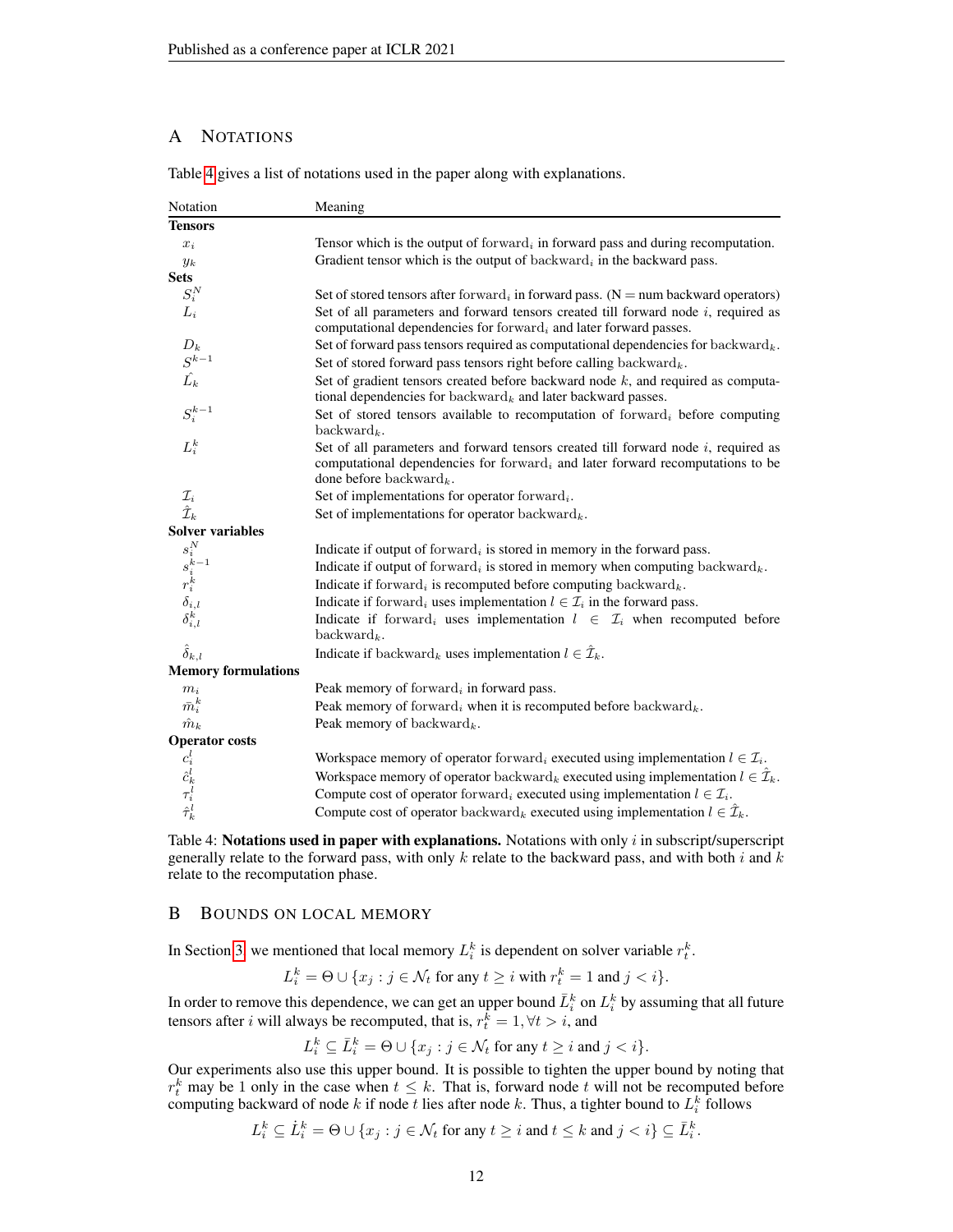### C DETAILED CONSTRAINTS

#### <span id="page-12-0"></span>C.1 EXPANDED BACKWARD PASS MEMORY CONSTRAINTS

Sec. [4](#page-3-0) formulates backward peak memory  $\hat{m}_k$  and recomputation peak memory  $\bar{m}_i^k$  as sum of memory of a set of tensors. We expand the memory formulation and represent it in the terms of optimization varaible here:

$$
\hat{m}_k = \sum_l \hat{c}_k^l \hat{\delta}_{k,l} + |y_k| + |\hat{L}_k| + \sum_l \hat{\delta}_{k,l} \cdot |D_k^l \cup S^{k-1}|
$$
\n
$$
= \sum_l \hat{c}_k^l \hat{\delta}_{k,l} + |y_k| + \sum_{y_l \in \hat{L}_k} |y_l| + \sum_l \sum_{x_i \in D_k^l} \hat{\delta}_{k,l} |x_i| + \sum_l \sum_{x_i \notin D_k^l} \frac{\hat{\delta}_{k,l} s_i^{k-1}}{\sigma_{k,l,s}} |x_i|, \qquad (10)
$$
\n
$$
\bar{m}_i^k = c_i + |x_i| + |\hat{L}_k| + \sum_l \hat{\delta}_{k,l} \cdot |S_i^{k-1} \cup \bar{L}_i^k \cup D_k^l|
$$
\n
$$
= c_i + |x_i| + |\hat{L}_k| + \sum_l \sum_{\substack{j < i; \\ x_j \notin \bar{L}_i^k \cup D_k^l}} \hat{\delta}_{k,l} s_j^{k-1} |x_j| + \sum_{\substack{l \ j < i; \\ x_j \in \bar{L}_i^k \cup D_k^l}} \hat{\delta}_{k,l} |x_j| + \sum_{j > i} s_j^k |x_j|. \qquad (11)
$$

#### C.2 COMPLETE MEMORY CONSTRAINTS

In this section, we present the complete memory constraints which we use for MONET optimization. These constraints include the recomputation variable  $r_i^k$ , which was excluded from the main text to make understanding simpler. As discussed in Sec. [3,](#page-2-5) the peak memory of a forward, recomputation before computing backward<sub>k</sub> is denoted by  $\tilde{m}_i^k$ . This represents the recomputation memory (renamed to  $m_{R_i}^k$ ) when forward<sub>i</sub> is actually recomputed, that is,  $r_i^k = 1$ . When this is not true, the peak memory  $(\tilde{m}_{Si}^k)$  only depends on stored checkpoints  $S_i^{k-1}$ , checkpoint dependencies for  $D_k$ , and gradient tensors  $\hat{L}_k$ . Thus,

$$
\tilde{m}_{Ri}^{k} = c_{i} + |x_{i}| + |\hat{L}_{k}| + |S_{i}^{k-1} \cup L_{i}^{k} \cup D_{k}|
$$
\n
$$
= r_{i}^{k} c_{i} + r_{i}^{k} |x_{i}| + |\hat{L}_{k}| + \sum_{j < i : x_{j} \notin L_{i}^{k} \cup D_{k}} s_{j}^{k-1} |x_{j}| + \sum_{j < i : x_{j} \in L_{i}^{k}} r_{i}^{k} |x_{j}| + \sum_{j < i : x_{j} \in D_{k} - L_{i}^{k}} s_{j}^{k} |x_{j}|.
$$
\n
$$
\tilde{m}_{Si}^{k} = |\hat{L}_{k}| + |S_{i}^{k-1} \cup D_{k}|
$$
\n(12)

<span id="page-12-1"></span>
$$
=|\hat{L}_k| + \sum_{j \le i: x_j \notin D_k} s_j^{k-1} |x_j| + \sum_{j \le i: x_j \in D_k} |x_j| + \sum_{j > i} s_j^k |x_j|.
$$
 (13)

Local memory  $L_k$  can be bounded by  $\bar{L}_k$ , which gives us  $\bar{m}_{R_i}^k$ . To add forward operator optimizations to  $\bar{m}^k_{Ri}$ , we recall the trade-off between workspace memory and compute time. We replace the workspace memory contributor  $r_i^k c_i$  in equation [12](#page-12-1) with  $\sum_l \delta_{i,l}^k c_i^l$ .

The complete memory constraints are:

$$
m_i \leq M \quad \forall_i \quad \text{and} \quad \hat{m}_k \leq M \quad \forall_k \quad \text{and} \quad \bar{m}_{Ri}^k \leq M \quad \forall_{k,i} \quad \text{and} \quad \tilde{m}_{Si}^k \leq M \quad \forall_{k,i} \tag{14}
$$

#### <span id="page-12-2"></span>C.3 IN-PLACE CONSTRAINTS

We show how to represent the decision of computing an operator using an in-place or out-of-place implementation. If an operator like ReLU uses an in-place implementation, its input tensor is overwritten with its output. In this case, its input tensor cannot be stored or used as input to a computation in this stage. This needs to be reflected in our constraints. We introduce two new binary variables to model in-place computations:  $q_i^k$  represents if forward<sub>i</sub> is recomputed in-place when computing backward<sub>k</sub>.  $p_i^k$  represents that the output of forward<sub>i</sub> has been computed and will not be overwritten by any other forward node recomputations in this stage. If  $q_i^k$  is true, then  $p_j^k$  will be false else  $p_j^k$  will be the same as  $r_j^k$ , where  $j \in \mathcal{N}_i$ . Further,  $s_j^{k-1}$  will also be false if  $q_i^k$  is true. This can be written in the form of boolean constraints as follows:

$$
p_j^k \ge r_j^k - 2q_i^k
$$
 and  $p_j^k \le 2 - 2q_i^k$  and  $s_k^{k-1} \le 2 - 2q_i^k$ . (15)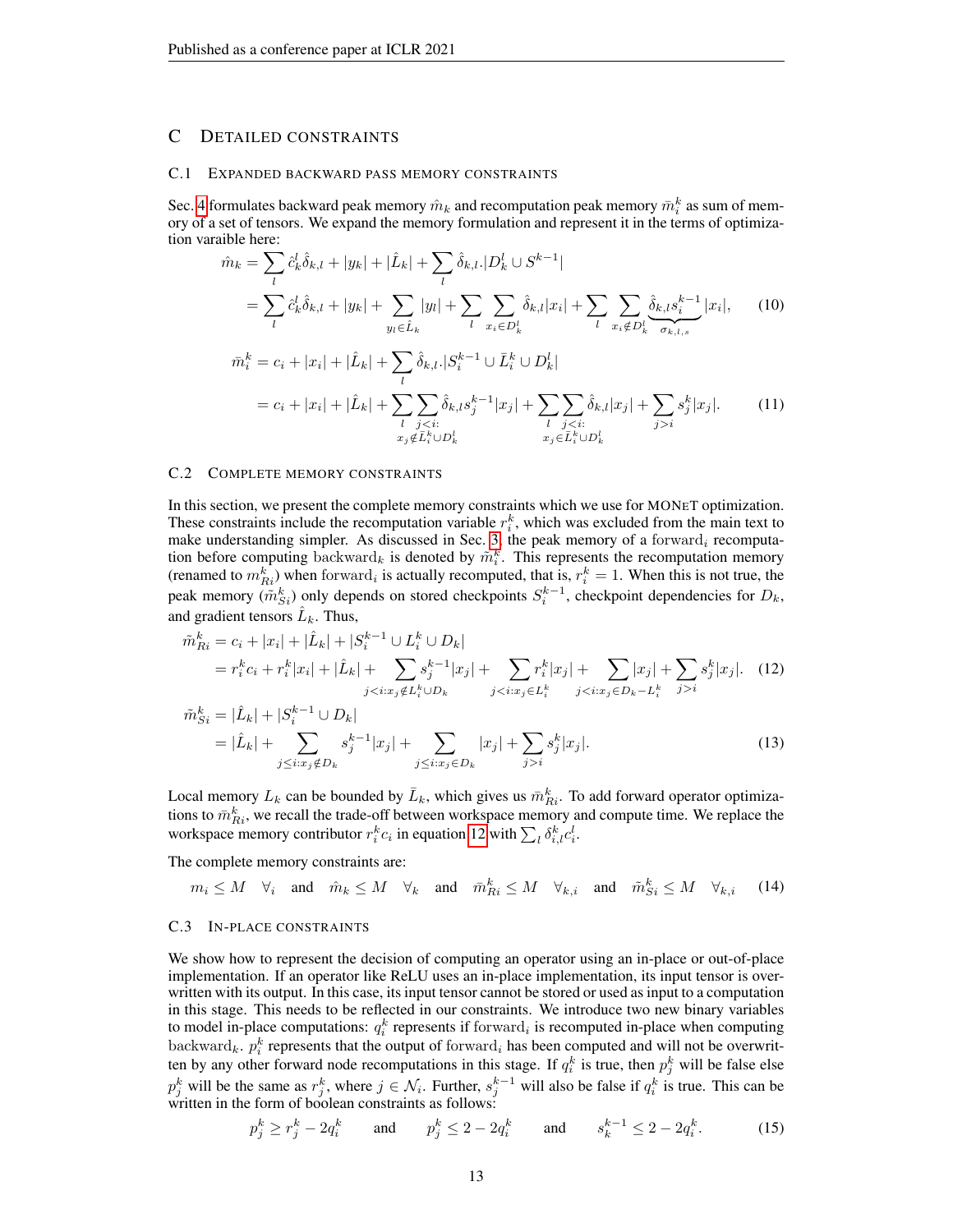The checkpointing constraint [7](#page-5-1) changes, with  $p_j^k$  replacing  $r_j^k$  on the RHS. Further,  $q_i^k$  (or  $p_j^k$ ) can only be true if forward<sub>i</sub> (or forward<sub>i</sub>) is actually recomputed prior to computing backward node k. Thus,

$$
p_j^k \le r_j^k \qquad \text{and} \qquad q_i^k \le r_i^k. \tag{16}
$$

#### <span id="page-13-0"></span>C.4 CONSTRAINT LINEARIZATION

The memory constraints we introduce in Section [4](#page-3-0) contain quadratic terms in the form of  $x_i \cdot x_j$ , with  $x_i, x_j \in \{0, 1\}$ . The quadratic terms cannot directly be incorporated into an integer program. However, we can linearize these terms by replacing each quadratic term  $x_i \cdot x_j$  by an auxiliary variable  $\alpha_{i,j} \in \{0,1\}$  and introducing additional linear constraints  $\alpha_{i,j} \geq x_i + x_j - 1$ ,  $\alpha_{i,j} \leq x_i$ , and  $\alpha_{i,j} \leq x_j$ . After this substitution for all quadratic terms, all constraints in MONET are linear.

#### <span id="page-13-1"></span>D IMPLEMENTATION

We develop MONET in the PyTorch (v1.5.1) framework. We use PyTorch's default Autograd package for backward implementation of elementary functions when the autograd implementation is stateless. In all other cases, we implement custom forward and backward functions leveraging Py-Torch ATen library functions to flexibly support multiple operators and execution schedules. Each backward operator implementation is annotated with its computational dependencies, which is generally the input or the output of its corresponding forward operator. Certain backward operators implementations may have dependencies on intermediate activations generated in the forward pass. For example, an intermediate-activated ReLU backward uses an encoded bitmask representing the sign of forward operator's input. We annotate this as an intermediate storage node and add it to our optimization problem, with a strict recomputation dependency of the interemediate storage node on its creator node. Our operator optimizations select from different backward operator implementations, convolution algorithms, in-place operators etc. We split the convolution backward operator into two - a parameter-gradient operator followed by an input-gradient operator. Since the inputgradient operator does not have any computational dependency on the forward pass, we can agressively free the forward input tensor right after the parameter-gradient is computed. We also reuse BatchNorm statistics in case of their recomputation. For our experiments, we limit ourselves to full precision training as quantization or lower precision computations introduce additional noise into SGD and change its convergence properties. We solve the joint optimization problem using the CVXPY [\(Diamond & Boyd, 2016;](#page-9-18) [Agrawal et al., 2018\)](#page-9-19) solver with [Gurobi](#page-9-16) [\(2014\)](#page-9-16) backend.

MONET workflow. We obtain the forward pass dependencies in MONET by JIT tracing a model to obtain its graph. We profile each layer for workspace memory and compute cost, and obtain memory usage of the tensors from their shape and type. Note that the workspace memory for many convolution operators in VGG-16 is greater than 2GB, making it an important factor to model. Unlike prior approaches like Checkmate, we account for this workspace memory in our optimization problem, bringing the memory model very close to actual memory allocation. We phrase a boolean integer programming problem using the generated graph and the profiled compute cost and workspace memory and solve it using the CVXPY [\(Diamond & Boyd, 2016;](#page-9-18) [Agrawal et al., 2018\)](#page-9-19) modeling language and GUROBI [\(Gurobi, 2014\)](#page-9-16) solver. The solution is used to generate a schedule that can be run by the MONET scheduler.

Operator optimizations. We divide operator optimizations according to the different type of implementations they select from. (1) *Output-activated*: Backward calculation of operators like ReLU and BatchNorm can have computational dependency either on on their forward node's inputs or outputs. (2) *Intermediate-activated*: Backward of ReLU has computational dependency on a 1-bit encoding of the sign of its forward node's input. Backward of MaxPool is calculated using an intermediate 8 bit output-shaped tensor which contains the kernel-index of the maximum element. (3) *Convolution algorithms*: We choose from 8 forward and 6 backward cuDNN convolution algorithms. (4) *Inplace operations*: The solver can choose to do inplace computation for operators like ReLU forward. We discuss constraints for in-place operator selection in [C.3.](#page-12-2) All MONET experiments enable in-place operation selection.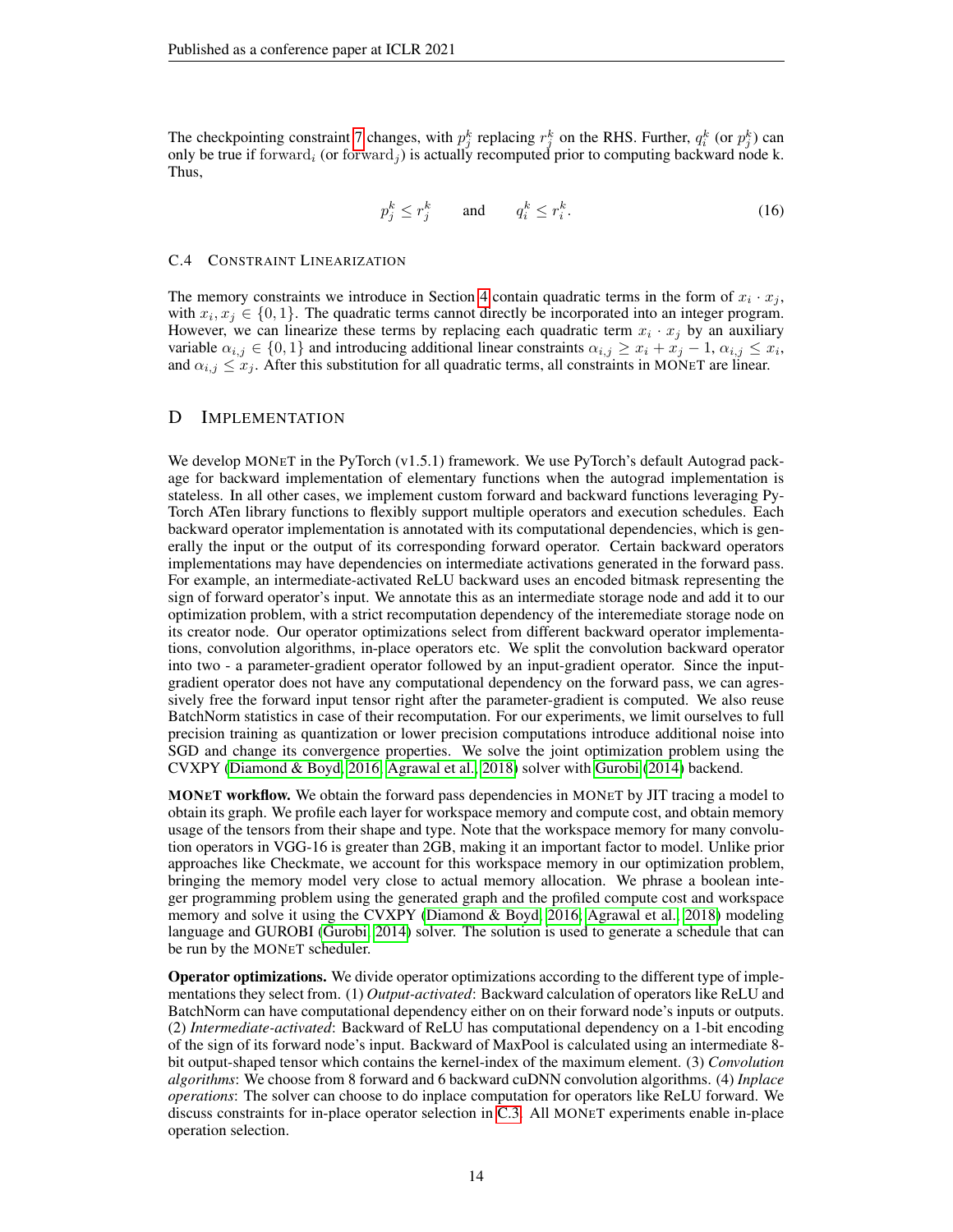# <span id="page-14-1"></span>E BASELINE IMPLEMENTATIONS

Checkmate implementation. We reimplement Checkmate [\(Jain et al., 2019\)](#page-9-14) in PyTorch for our comparisons. We use the Checkmate solver as-is to obtain Checkmate schedules. Since Checkmate does not provide an execution engine for PyTorch, we run the generated Checkmate schedules on our own execution framework. Our inference engine uses the same operator implementations for Checkmate and MONeT. We have released our Checkmate implementation with the MONET code.

Gist implementation. Gist [\(Jain et al., 2018\)](#page-9-8) is an operator-based memory-efficient scheme for training DNNs. It encodes stashed forward tensors into smaller tensors which require less memory. [Jain et al.](#page-9-8) [\(2018\)](#page-9-8) evaluate Gist using CNTK on an Nvidia Maxwell GTX Titan X GPU. Since we implement MONET in PyTorch and have access to an Nvidia P100 GPU, a direct comparison with the numbers in the Gist paper is not possible. As an official Gist implementation is not available, we reimplement it on PyTorch and evaluate its execution using MONET 's execution framework.

We implement all Gist optimizations — Binarize (intermediate encodings for ReLU-Pool layers), Sparse Storage Dense Compute (compress and store sparse convolution inputs in ReLU-Conv layers as sparse storage), Delayed Precision Reduction (storing stashed non-compressed tensors in FP-16, but computing in FP-32), and Inplace (performing ReLU operators in-place wherever possible) over MONET's execution framework. In Gist, the Sparse Storage Dense Compute (SSDC) technique creates a sparse storage tensor in the Compressed Sparse Row (CSR) representation using the Nvidia cuSPARSE library. The dense storage is reshaped into a 256-sized column tensor before storing it in a sparse format, allowing the column index of CSR representation to be saved in 8 bits instead of using 32 bits (termed Narrow Value Optimization in the paper). We also implement SSDC using Nvidia's cuSPARSE library (function cusparseSdense2csr) with CUDA Toolkit version 10.1 using PyTorch's C++ extensions.

In their paper, [Jain et al.](#page-9-8) [\(2018\)](#page-9-8) use the most memory-efficient convolution algorithms in Gist and compare its memory saving against a baseline which also chooses the most memory-efficient convolution algorithm. Using memory-efficient convolution algorithms, our Gist reimplementation can train VGG-16 with  $0.55 \times$  of the PyTorch-required memory (1.81  $\times$  memory footprint), which is close to the data presented by [Jain et al.](#page-9-8) [\(2018\)](#page-9-8). However, it is 59% slower than when convolution selection is enabled, in which case it can train using  $0.76 \times$  of the PyTorch-required memory. Since implementing Gist using memory-efficient convolutions is not optimal in terms of compute time, we implement Gist to use PyTorch's convolution selection algorithm. For all models other than VGG-16 and UNet, we see similar memory savings for Gist with memory-efficient convolutions and with convolution-selection enabled. We have released our Gist implementation with the MONET code.

## <span id="page-14-0"></span>F ON OPERATOR SELECTION FOR CHECKMATE

In this section, we briefly explain the difficulties of including operator selection directly into checkmate [\(Jain et al., 2019\)](#page-9-14). We will refer directly to notation and equations in the checkmate paper (arxiv v3; 14 May 2020). The most direct way to incorporate operator selection into checkmate is to introduce an auxiliary variable  $R_{t,i}^v \in \{0,1\}$  that refers to re-computing layer i at time t using implementation v. Most constraints in equation 1 could stay the same, given  $R_{t,i} = \sum_{v} R_{t,i}^{v}$ , and loss (1a)  $\sum_{t} \sum_{i} P_{t,i}^{v} C_i^{v}$ . Some of our operators produce a different kind of checkpoint (e.g. binary activated ReLUs), which could be handled in check-mate by splitting  $S_{t,i}^v$ . The main issues in checkmate arise in the memory modeling and its relaxations (eq 4,5,7). The memory consumed by a specific checkpoint may depend on the operator implementation: DEPS[k] and USERS[i] both depend on the operator implementation (output activated, input activated, ...). In short, the checkmate computation graph is dynamic and depends on operator implementations. The most direct way to address this is to mem freed $_t(v_k) = \sum_{v} R_{t,i}^v$  mem freed $_t(v_k)$  in a implementation dependent way mem freed $v(t_k)$ , and select the right version dependent on the operator used. Likewise, we need to extend  $\widehat{\text{FREE}}_{i,t,k}^v$  to account for different operator implementations in  $R_{t,k}^v$ . Likewise the product in equation (5) will now go over all implementations  $R_{i,j}^v$  using different USERS sets. This leads to a linear blowup in the number of constraints, and number of auxiliary variables, leading to an at least quadratic expansion on computational costs. Furthermore, mem freed $t(v_k) = \sum_{v} R_{t,i}^v$ mem freed $t(v_k)$  is a quadratic constrain that further needs to be resolved using additional auxiliary variables. Given that Checkmate already pushes the limits of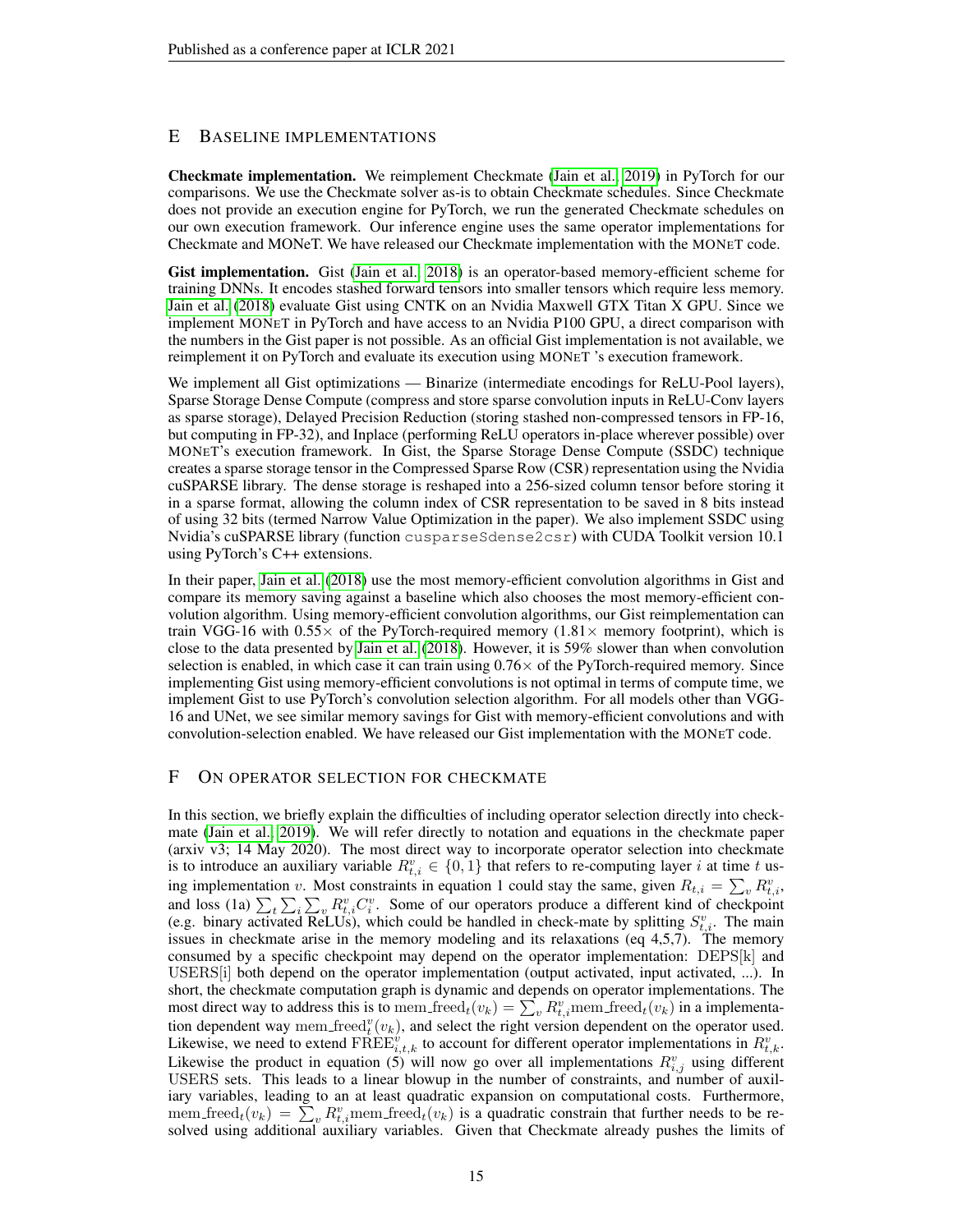<span id="page-15-2"></span>

current solvers, it is unlikely able to handle this explosion in constraints and variables, without significant modifications. MONET in the other hand represents the compute-graph more compactly and efficiently integrates different operator implementations.

# <span id="page-15-1"></span>G DETAILED ABLATIONS

Fig. [6](#page-15-2) shows a detailed plot of our ablation experiments comparing the compute overhead of variants of MONET across a range of memory limits. Y-axis shows the compute overhead over PyTorch and X-axis shows the memory ratio to a PyTorch model. All variants which are not conv-optimized are greedily post-optimized to use the fastest convolution. We see that MONET with no operator optimization (NoOp) is generally slower than the other variants for all models and memory limits. Convolution and output-activated optimizations are both important in reducing compute overhead. MobileNet-V2 uses depthwise separable convolutions, and hence does not significantly benefit from convolution-optimization. Further, MobileNet-V2 has hardtanh operators instead of ReLU operators, for which we have not implemented intermediate-activated backward optimization. Interemediate-activated optimizations provide memory savings in memory-intensive models, allowing models like VGG-16 to reach memory savings which are not attainable by other optimizations. All optimizations together result in the least compute overhead for any model or memory limit.

# <span id="page-15-0"></span>H SOLVER TIME AND ILP STATISTICS

Solver runtime. MONET's solver runtimes vary for different models and different memory limits. We evaluate schedules obtained using solver times set to a maximum of 24 hours. For moderate memory limits, both MONeT and Checkmate achieve an optimal solution before 24 hours. For tighter memory limits, the solution obtained by MONeT and Checkmate may not be most optimal. For multiple models and memory limits, Table [2](#page-6-1) in Sec. [5](#page-5-4) shows the time it takes for the solver to reach 5% close to the optimal solution for Checkmate, MONET-NOOP (MONET with checkpointing enabled but operator-optimization disabled), and MONET. We add the data for MobileNet-V2 and UNet in Table [5](#page-16-0) which also follow a similar pattern. We also provide Table [6](#page-16-1) which shows the time taken by the solver to reach 2% close to the optimal solution. We note that it has similar behavior as the time taken the solver to reach 5% close to the optimal solution. MONET-NOOP converges to 2% close-to-optimal solution 1.3×-139× faster than Checkmate. For larger models, MONeT's solver converges to a 2% close-to-optimal solution up to  $16\times$  faster than Checkmate. At tighter memory limits for MobileNet-V2, the Checkmate solver reaches 2% close-to-optimal solution faster than MONET, but is still much slower than MONET-NOOP.

ILP statistics. For different models, Table [7](#page-17-2) shows the solver statistics after presolving for the problem formulated by Checkmate, MONET-NOOP and MONET for a 10 GB memory limit. It shows the number of forward operators in the model and the number of constraints and variables for each solver. MONET-NOOP, which is MONET with only checkpointing enabled and without using operator optimization, has on average 50% fewer constraints and 67% fewer variables than Checkmate. Jointly-optimized MONET has a slightly larger number of constraints, and on average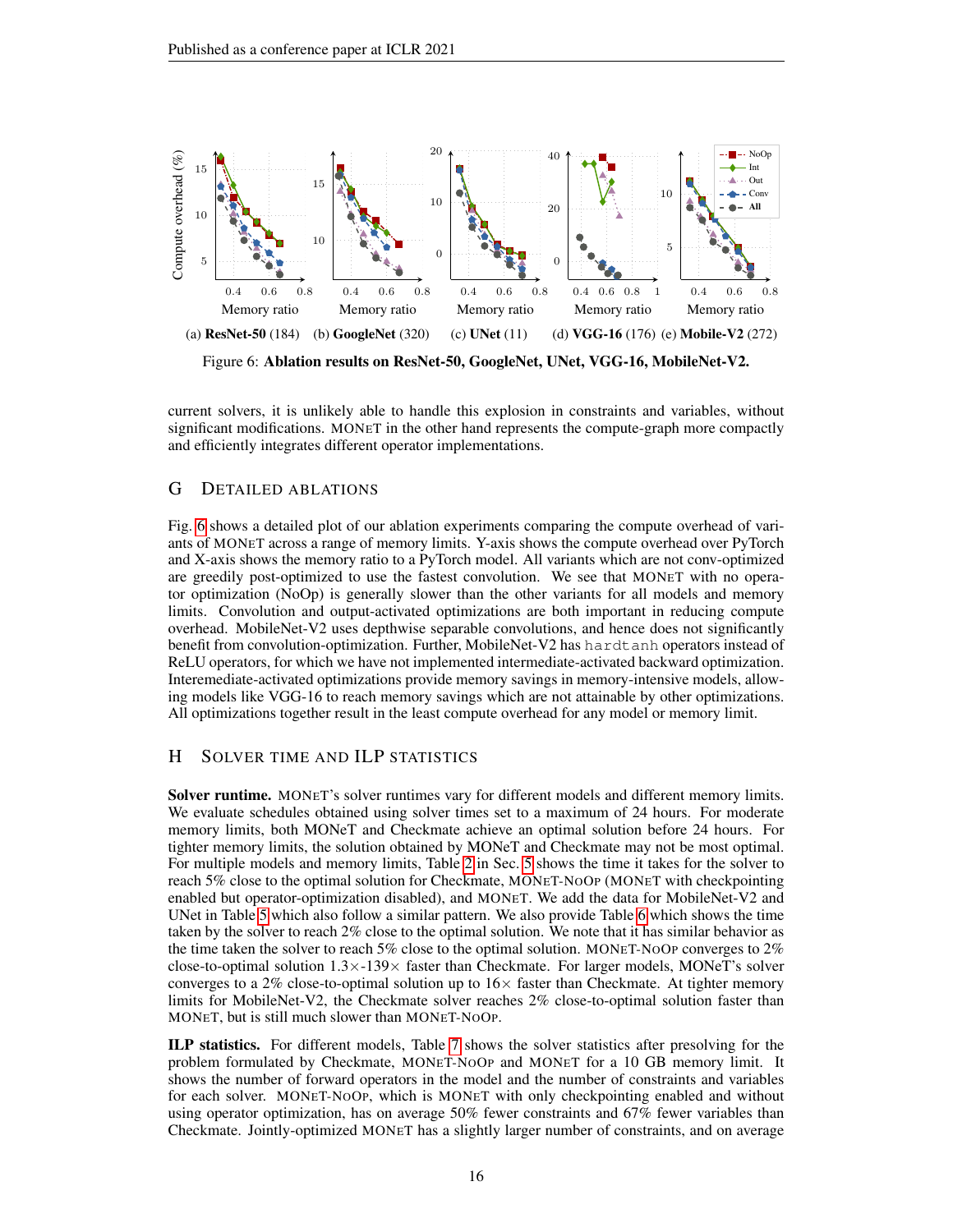<span id="page-16-0"></span>

|               | 5 GB                         | 6 GB  | 7 GB  | 8 GB  | 9 GB  | $10$ GB |
|---------------|------------------------------|-------|-------|-------|-------|---------|
| ResNet-50     |                              |       |       |       |       |         |
| Checkmate     |                              | 8.96  | 12.01 | 10.78 | 4.54  | 2.98    |
| MONeT-NoOp    | 1.18                         | 0.46  | 0.14  | 0.09  | 0.06  | 0.07    |
| <b>MONeT</b>  | 7.24                         | 3.84  | 0.73  | 0.70  | 0.31  | 0.11    |
| GoogleNet     |                              |       |       |       |       |         |
| Checkmate     |                              | 12.72 | 4.56  | 4.32  | 3.92  | 0.86    |
| MONeT-NoOp    | 0.10                         | 0.11  | 0.07  | 0.07  | 0.07  | 0.07    |
| <b>MONeT</b>  | 3.53                         | 0.47  | 0.54  | 0.31  | 0.25  | 0.24    |
| MobileNet-V2  |                              |       |       |       |       |         |
| Checkmate     | 2.16                         | 2.88  | 1.16  | 0.29  | 0.34  | 0.14    |
| MONeT-NoOp    | 0.11                         | 0.04  | 0.02  | 0.02  | 0.04  | 0.08    |
| <b>MONeT</b>  | 0.37                         | 0.28  | 0.52  | 0.05  | 0.06  | 0.03    |
| <b>UNet</b>   |                              |       |       |       |       |         |
| Checkmate     | 0.149                        | 0.031 | 0.022 | 0.020 | 0.010 | 0.009   |
| MONeT-NoOp    | 0.048                        | 0.002 | 0.002 | 0.002 | 0.002 | 0.002   |
| <b>MONeT</b>  | 0.363                        | 0.064 | 0.028 | 0.027 | 0.024 | 0.006   |
| <b>VGG-16</b> |                              |       |       |       |       |         |
| Checkmate     | $\qquad \qquad \blacksquare$ |       |       | 0.002 | 0.002 | 0.001   |
| MONeT-NoOp    | -                            |       |       | 0.001 | 0.000 | 0.000   |
| <b>MONeT</b>  |                              | 0.003 | 0.003 | 0.003 | 0.003 | 0.003   |

Table 5: Solver time (in hours) to reach 5% close to optimal solution. MONeT-NoOp reaches a 5% close-to-optimal solution  $1.6 \times -117 \times$  faster than Checkmate. MONeT gets close to 5% of the optimal solution only in a few hours, and up-to  $16\times$  faster than Checkmate for larger models.

<span id="page-16-1"></span>

|               | 5 GB                         | 6 GB  | $7$ GB | 8 GB  | 9 GB  | $10$ GB |
|---------------|------------------------------|-------|--------|-------|-------|---------|
| ResNet-50     |                              |       |        |       |       |         |
| Checkmate     |                              | 16.44 | 13.43  | 11.91 | 5.74  | 3.81    |
| MONeT-NoOp    |                              | 2.06  | 1.28   | 0.16  | 0.08  | 0.07    |
| <b>MONeT</b>  |                              |       | 12.64  | 3.00  | 3.60  | 0.62    |
| GoogleNet     |                              |       |        |       |       |         |
| Checkmate     |                              | 15.08 | 4.93   | 5.04  | 3.92  | 0.90    |
| MONeT-NoOp    | 0.10                         | 0.11  | 0.07   | 0.07  | 0.07  | 0.07    |
| <b>MONeT</b>  |                              | 5.47  | 5.34   | 0.31  | 0.25  | 0.24    |
| MobileNet-V2  |                              |       |        |       |       |         |
| Checkmate     | 2.16                         | 2.88  | 1.16   | 0.29  | 0.34  | 0.14    |
| MONeT-NoOp    | 0.43                         | 0.37  | 0.02   | 0.02  | 0.10  | 0.09    |
| <b>MONeT</b>  | 9.49                         | 5.33  | 1.53   | 0.14  | 0.18  | 0.05    |
| <b>UNet</b>   |                              |       |        |       |       |         |
| Checkmate     | 0.243                        | 0.031 | 0.027  | 0.021 | 0.011 | 0.009   |
| MONeT-NoOp    | 0.181                        | 0.003 | 0.003  | 0.002 | 0.002 | 0.002   |
| <b>MONeT</b>  | 5.001                        | 0.204 | 0.164  | 0.069 | 0.083 | 0.027   |
| <b>VGG-16</b> |                              |       |        |       |       |         |
| Checkmate     | $\qquad \qquad \blacksquare$ |       |        | 0.003 | 0.002 | 0.001   |
| MONeT-NoOp    |                              |       |        | 0.001 | 0.000 | 0.000   |
| <b>MONeT</b>  |                              | 0.004 | 0.006  | 0.004 | 0.003 | 0.003   |

Table 6: Solver time (in hours) to reach 2% close to optimal solution. MONeT-NoOp reaches a 2% close-to-optimal solution  $1.3 \times 139 \times$  faster than Checkmate. MONeT reaches a 2% close-tooptimal solution within few hours in most cases, and up to  $27\times$  faster than Checkmate for larger models.

40% fewer variables than Checkmate. MONET's formulation is more efficient, and might be the reason that it reaches a good solution faster than Checkmate.